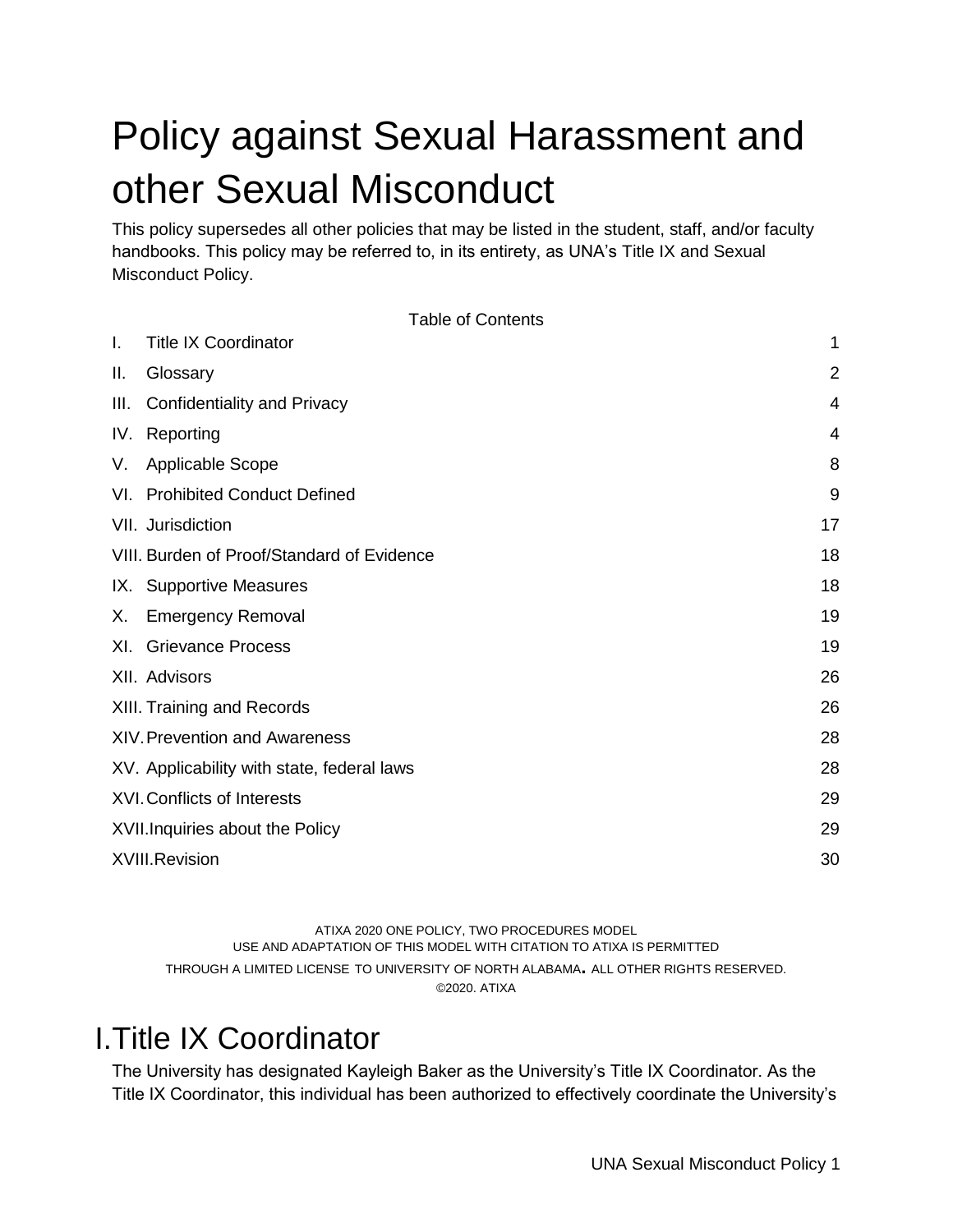compliance efforts and responsibilities under Title IX. Further, the Title IX Coordinator oversees implementation and enforcement of this Policy and compliance with all other applicable rules and regulations.

The Title IX Coordinator's contact information is as follows:

Kayleigh Baker, Title IX Coordinator and Compliance Administrator titleix@una.edu 202 Guillot University Center UNA Box 5023 Florence, AL 35632 (256) 765-4223

The Title IX Coordinator acts with independence and authority free of conflicts of interest. To raise any concern involving a conflict of interest by the Title IX Coordinator, contact the University President in 601 Cramer Way, Room 110, (256) 765-4211.

Any additional reference to the Title IX Coordinator under this Policy should be read to include the Title IX Coordinator or designee.

# <span id="page-1-0"></span>II. Glossary

- 1. Advisor: person of a party's choice, who may be an attorney, who may accompany the party during any meeting or proceeding under this Policy
- 2. Complainant: an individual who is alleged to be the victim of conduct that could constitute sexual harassment or another form of sexual misconduct under this Policy.
- 3. Days: All references to "days" under this Policy is construed to mean "Business Days" when the University is in normal operation.
- 4. Decision-Maker: This refers to those who have decision-making and sanctioning authority within the Formal Grievance process.
- 5. Determination: A conclusion by a preponderance of the evidence that the alleged conduct occurred and whether it did or did not violate policy.
- 6. Employee: An employee is an individual who receives compensation for work or services for which the University has the right (whether or not it exercises the right) to supervise and control the manner of performance as well as the result of the work or service. For purposes of this Policy, University faculty, staff, and student employees are considered "employees." Volunteers and independent contractors are not considered "employees."
- 7. Finding: A written conclusion by a preponderance of the evidence, issued by the decision-maker(s), that the conduct did or did not occur as alleged.
- 8. Formal Complaint: a document filed by a Complainant or signed by the Title IX Coordinator alleging sexual harassment or another form of sexual misconduct against a Respondent and requesting that the University investigate the allegation of sexual harassment.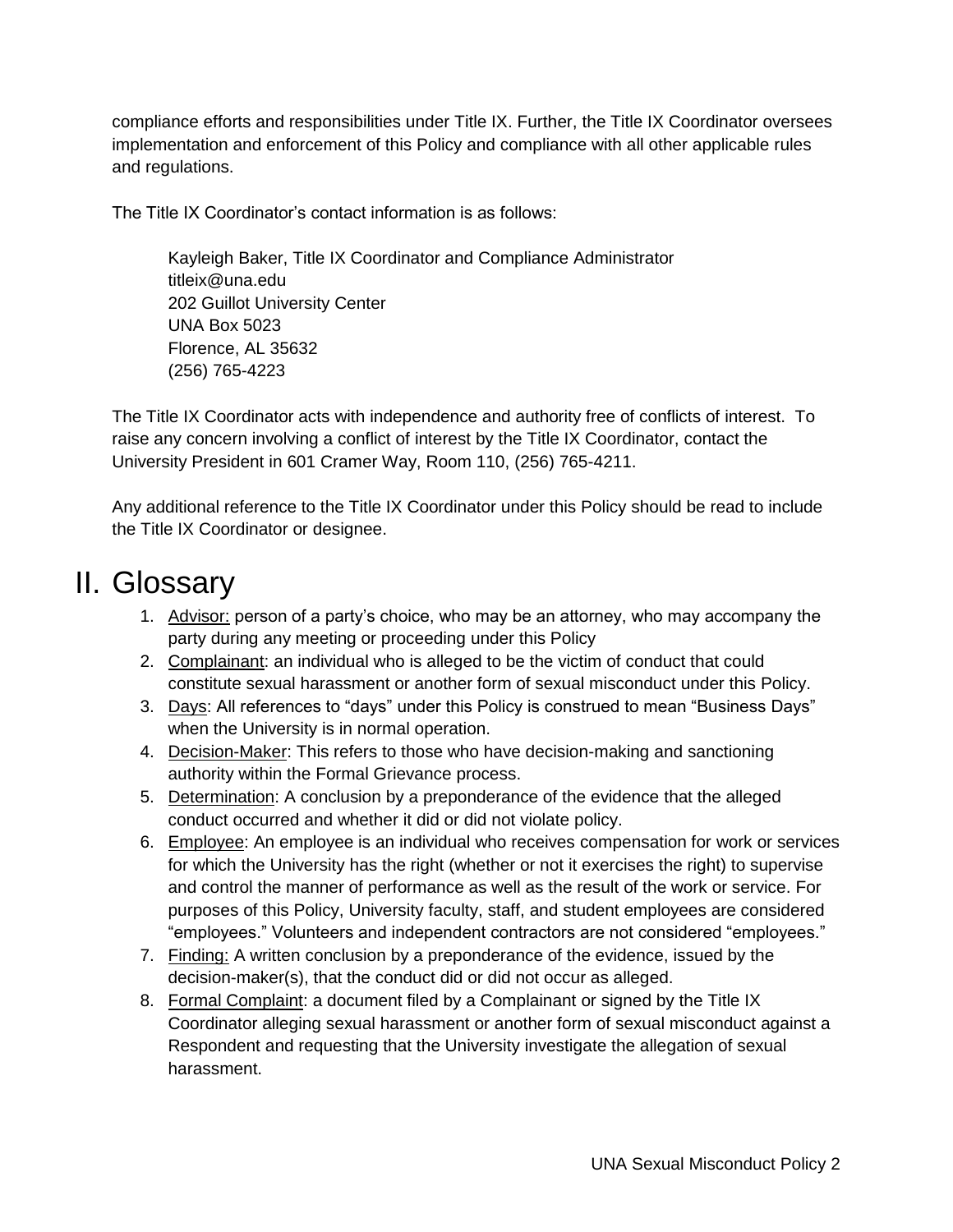- 9. Formal Grievance Process: The formal Grievance Process is one method of formal resolution designated by the University to address conduct that falls within this Policy and which complies with the requirements of 34 CFR Part 106.45. All Formal Complaints go through the Formal Grievance Process unless dismissed or an informal or alternative resolution is agreed upon by all parties and the Title IX Coordinator.
- 10. Grievance Process Pool: This includes any investigators, hearing officers, appeals officers, and Advisors who may perform any or all of these roles (though not at the same time or with respect to the same cases.)
- 11. Informal Resolution/Alternative Resolution: In lieu of the formal grievance process, upon the agreement of the parties and the Title IX Coordinator, a formal complaint may be resolved via an informal or alternative resolution. This could include an alternative mechanism such as mediation or restorative justice, situations in which the Respondent accepts responsibility for violation Policy, or when the Title IX Coordinator can resolve the matter by providing supportive measures to remedy the situation.
- 12. Notice: Notice means that an employee, student, or third-party informs the Title IX Coordinator or other Official with Authority of the alleged occurrence of harassing, discriminatory, and/or retaliatory conduct.
- 13. Notice of Investigation and Allegations: Notice of allegations of Prohibited Conduct is deemed to have been properly provided when written notification of the allegations and alleged code of conduct violation is sent to the student's assigned University of North Alabama email address, delivered via Certified Mail to the local or permanent address(es) of the parties as indicated in official University records, or personally delivered to the student. University email (userID@una.edu) is the University's primary means of communication with students, staff, and faculty. Students, staff, and faculty are responsible for all communication delivered to their University email address.
- 14. Parties: Parties include the Complainant(s) and Respondent(s), collectively.
- 15. Respondent: An individual, or group of individuals such as a student organization, who has been reported to be the perpetrator of conduct that could constitute harassment or discrimination based on a protected class; or retaliation for engaging in a protected activity.
- 16. Student: A student, under this Policy, is any individual who has accepted an offer of admission or who has registered or enrolled in coursework or University education programs, including, but not limited to, SOAR and Study Abroad, or anyone who otherwise is participating in, or attempting to participate in the University's education programs or activities as a student and who maintains an ongoing relationship with the University.
- 17. Title IX Team: This includes the Title IX Coordinator, all staff in the Office of Title IX, any deputy coordinators, and anyone in the Grievance Process Pool.
- 18. University Provided Advisor: A person, who may be, but is not required to be, an attorney, provided by the University, without fee, to any party, to conduct crossexamination on behalf of that party at a live hearing before the Decision-makers.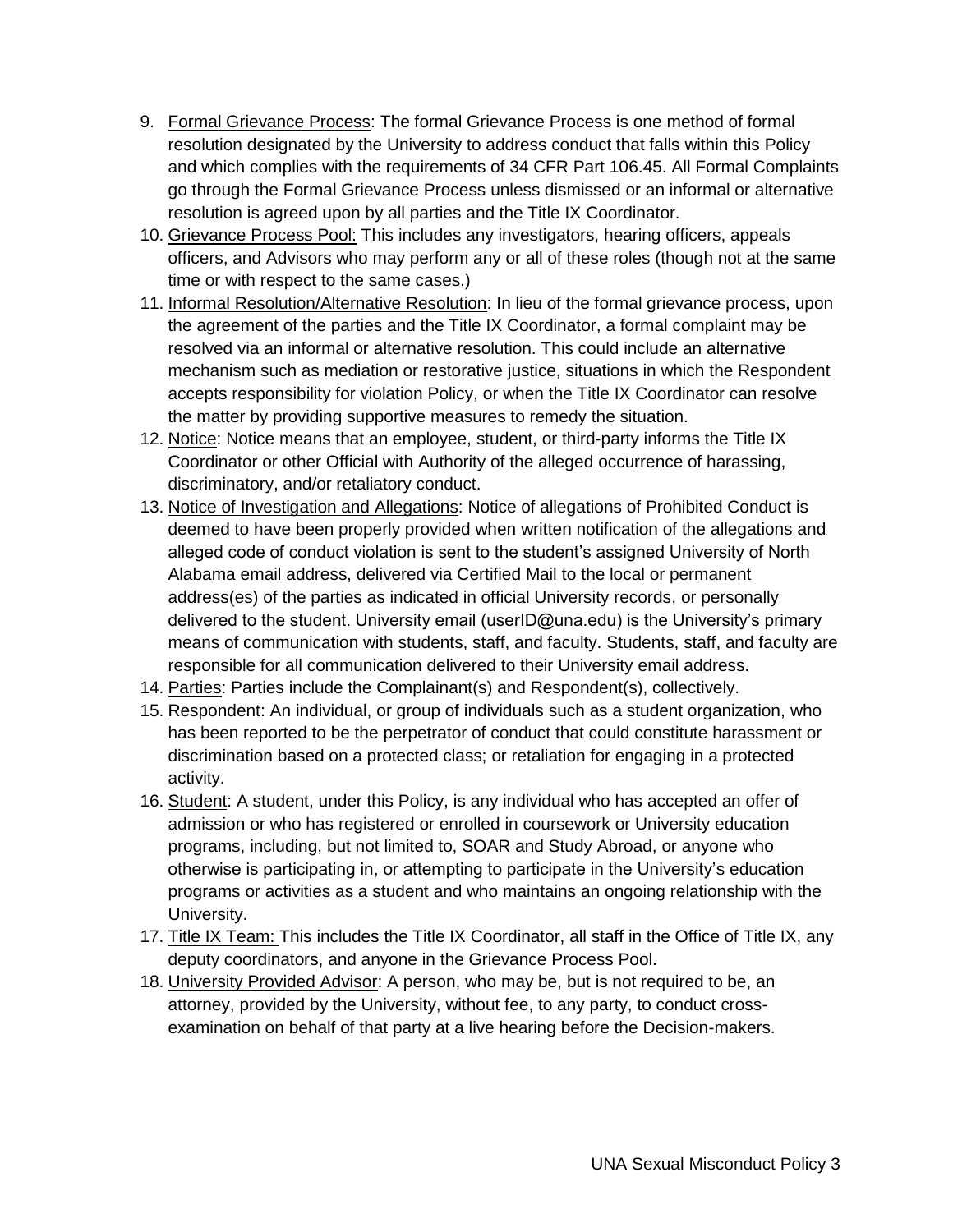# <span id="page-3-0"></span>III. Confidentiality and Privacy

Information learned through a report or Investigation under this Policy is kept as private as possible and shared only on a need to know basis in order to comply with state or federal laws or to assist in the active review, investigation, or resolution of the report and related issues. University employees and/or agents assisting with any alleged Prohibited Conduct falling under this Policy are expected to safeguard private information in accordance with applicable laws (including, but not limited to, FERPA and other privacy laws). Information about incidents of alleged Prohibited Conduct must be shared with relevant administrators if the Title IX Coordinator determines that the University needs to take action in order to provide a safe and non-discriminatory environment for the entire campus community, but that disclosure will be as limited as possible.

Nothing in this Policy should be construed to unreasonably or unlawfully limit a party's ability to prepare for, or participate in, the process used to address potential violations of this Policy. Notwithstanding, the concern for privacy extends to the parties, advisors, and witnesses. The misuse of information provided by the Office of Title IX, including the disclosure, duplication, or dissemination of information for a purpose unrelated to the gathering of evidence and/or witnesses or otherwise not for the purpose of participating or preparing for the Investigation may result in violations under this Policy.

# IV. Reporting

<span id="page-3-1"></span>The University of North Alabama takes allegations of Prohibited Conduct under this Policy seriously and is committed to taking immediate action to combat Prohibited Conduct, prevent its recurrence, and remedy its effects. The University will address all reports under this Policy with a prompt, thorough, and impartial inquiry to determine what is more likely than not to have occurred and to take appropriate steps to resolve the situation and determine an equitable resolution.

#### 1. Prompt Reporting

There is no time limit on reporting or filing complaints of violations of this Policy; however, prompt reporting is encouraged. The University strongly encourages individuals to timely report alleged incidents of Prohibited Conduct or related retaliation to the Office of Title IX and to law enforcement agencies. Timely reporting of alleged Prohibited Conduct allows the University to take steps toward ending the Prohibited Conduct, preventing its recurrence, and remediating its effects. With regard to criminal investigations, preservation of evidence (such as clothing, bodily fluids, and other physical evidence) may strengthen law enforcement's ability to investigate.

A delay in reporting may limit the University's ability to pursue a formal investigation in certain circumstances. Further, a delay in reporting may limit the University's ability to address inappropriate behavior. Delays may also mean that certain witnesses, evidence, and/or parties are no longer affiliated with or available to the University. Regardless, as previously stated, there is no time limit to report violations under this Policy.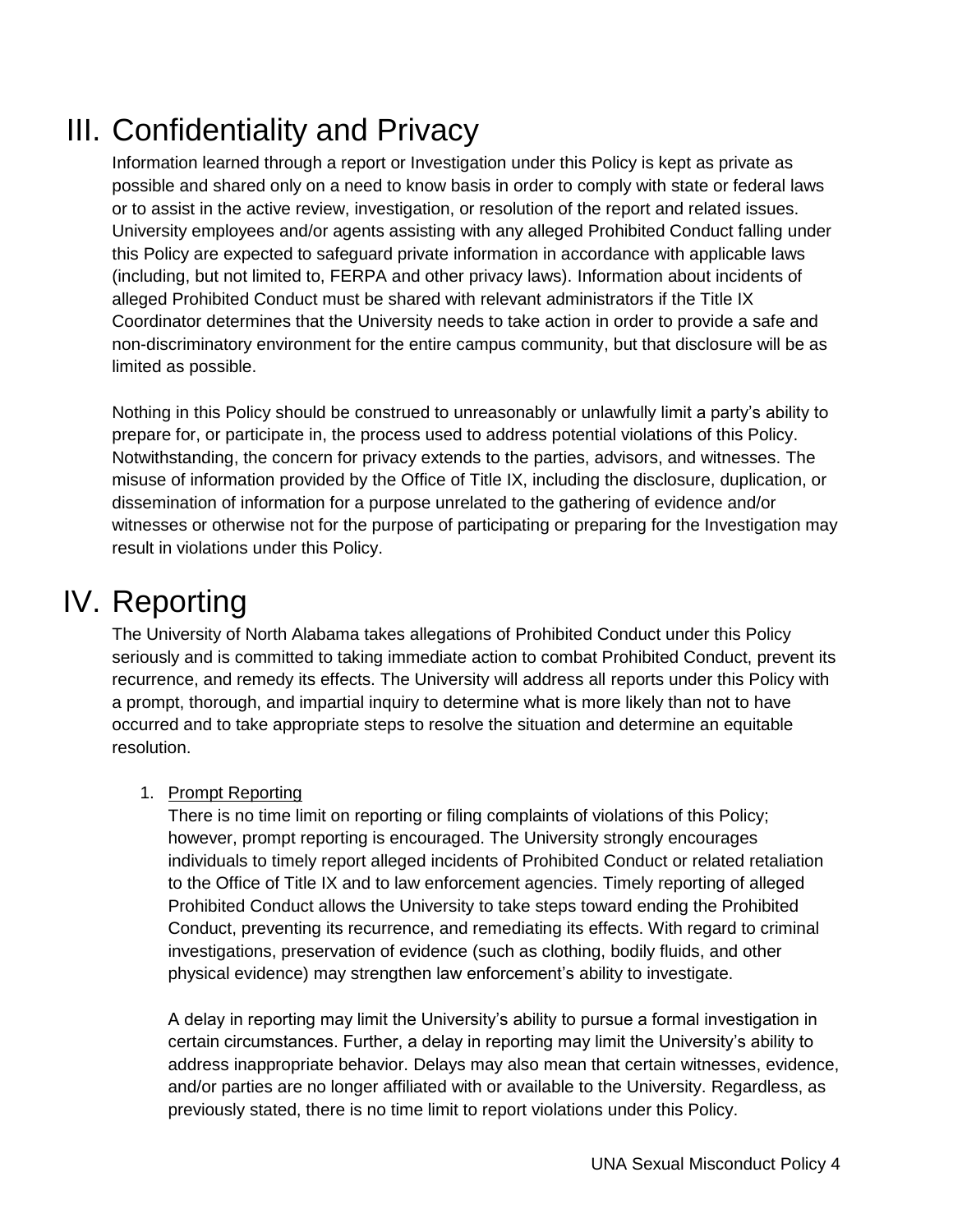#### 2. Reporting to Law Enforcement

A Complainant has the option to speak with the University Police Department (UPD) or local law enforcement about the alleged Prohibited Conduct. A Complainant may alternatively or additionally notify the Office of Title IX, another Official With Authority (OWA), or other University employees about the incident. These campus representatives can also assist the Complainant with contacting law enforcement if the Complainant would like to file a formal criminal complaint; however, a Complainant is not required to report to law enforcement. The initial decision to report the alleged Prohibited Conduct to anyone ultimately rests with the Complainant.

The University encourages individuals to immediately report acts or threats of sexual assault/rape, dating and domestic violence, sexual exploitation, stalking, or any dangerous behavior to UPD, local police authorities, or law enforcement where the alleged incident took place. Law enforcement agencies can be contacted by calling Emergency 911. UPD may be contacted in the Basement of Keller Hall, University of North Alabama; [www.una.edu/police;](http://www.una.edu/police) 256-765-4357.

Local law enforcement agencies are not required to share with the University when they receive notice of an alleged incident (Florence Police Department, Muscle Shoals Police Department, Lauderdale County Sheriff's Office, Colbert County Sheriff's Office, etc.). Therefore, to enable the University to assist a Complainant with supportive measures, individuals who have contacted law enforcement are encouraged to also report to the Title IX Coordinator.

3. Reporting to the Title IX Coordinator, other Officials with Authority, and Mandated **Reporters** 

The Title IX Coordinator and all staff in the Office of Title IX can receive complaints of Prohibited Conduct. Reports may also be made to the following individuals who have been identified as Officials with Authority (OWAs):

- Members of the President's Executive Council
- Assistant Vice President for Human Resources
- Associate Vice President for Student Affairs
- Director of Student Conduct

 $\overline{a}$ 

- Title IX Coordinator and Compliance Administrator
- Kilby Laboratory School Employees

Reports under this policy may be made directly to the Title IX Coordinator by phone, email, in-person, through the mail, or online<sup>1</sup>. Contact information for the Title IX Coordinator is:

Kayleigh Baker, Title IX Coordinator and Compliance Administrator

<sup>&</sup>lt;sup>1</sup> Reports may be made online at:<https://www.una.edu/titleix/reporting.html>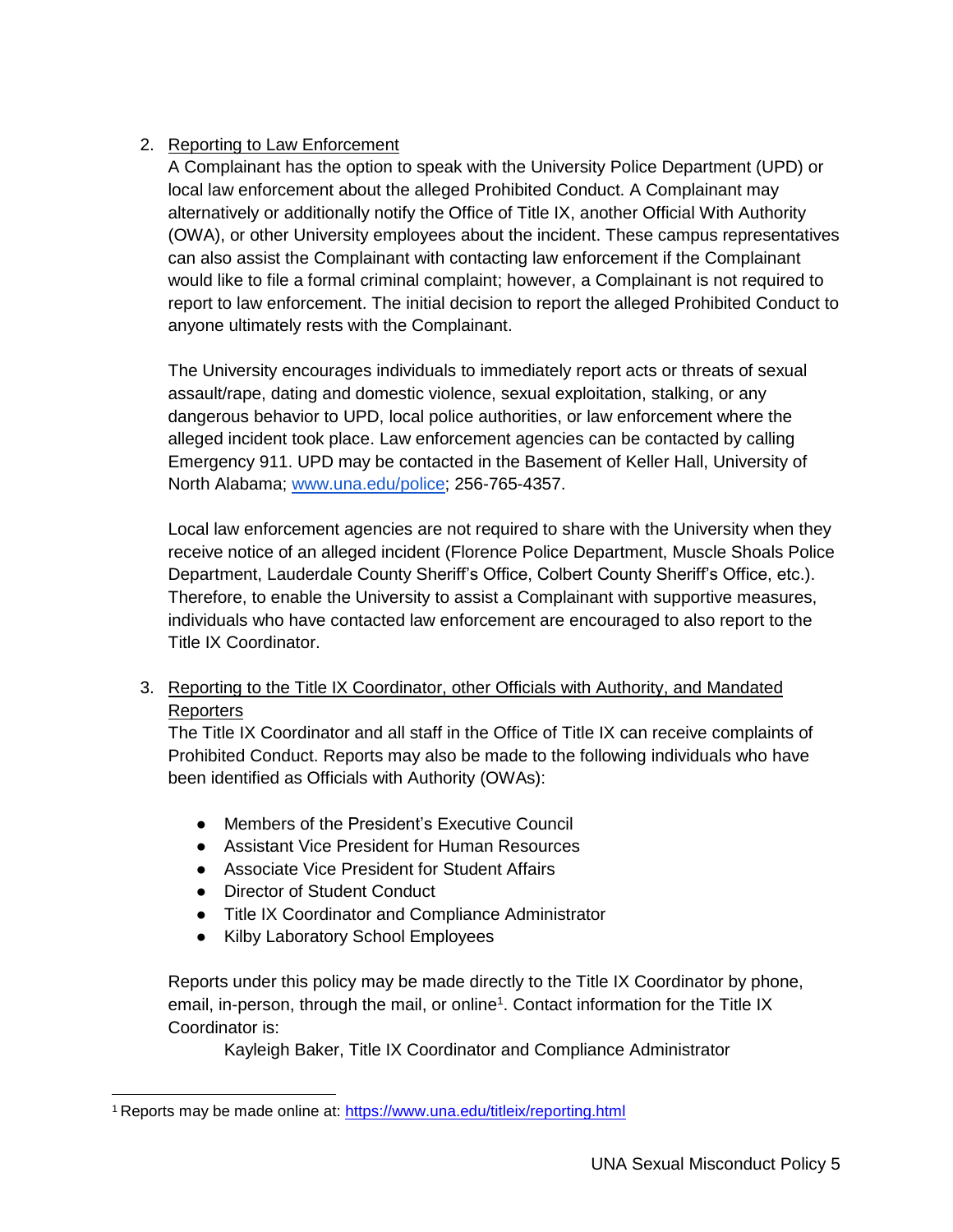titleix@una.edu 202 Guillot University Center UNA Box 5023 Florence, AL 35632 (256) 765-4223 [www.una.edu/titleix](http://www.una.edu/titleix)

The Office of Student Conduct professional staff can also receive complaints of Prohibited Conduct when the Respondent is a University student. Contact information for the Office of Student Conduct is available at [www.una.edu/student-conduct](http://www.una.edu/conduct)

The Office of Human Resources can also receive complaints of Prohibited Conduct involving faculty, staff, or student employees. Contact information for the Office of Human Resources is available at [www.una.edu/humanresources](http://www.una.edu/humanresources)

All employees of the University (including student employees), with the exception of those who are designated as Confidential Resources, are Mandated Reporters and must promptly share with the Title IX Coordinator all known details of a report made to them in the course of their employment.<sup>23</sup> Employees must also promptly share all details of behaviors under this policy that they observe or have knowledge of, even if not reported to them by a Complainant or third-party. Complainants may want to carefully consider whether they share personally identifiable details with non-confidential Mandated Reporters, as those details must be shared with the Title IX Coordinator.

Generally, disclosures in climate surveys, classroom writing assignments or discussions, human subjects research, or at events such as "Take Back the Night" marches or speakouts do not provide notice that must be reported to the Coordinator by employees, unless the Complainant clearly indicates that they desire a report to be made or a seek a specific response from the University. Supportive measures may be offered as the result of such disclosures without formal University action.

Failure of a Mandated Reporter, as described above in this section, to report an incident of harassment or discrimination of which they become aware is a violation of University policy and can be subject to disciplinary action for failure to comply.

#### 4. Confidential Resources

 $\overline{a}$ 

In order to make informed choices, it is important to be aware of confidentiality and mandatory reporting requirements when consulting campus resources. On campus, some resources may maintain confidentiality, meaning they are not required to report

<sup>2</sup> When a Mandated Reporter is engaged in harassment or other violations of this policy, they still have a duty to report their own misconduct, though the University is technically not on notice when a harasser is also a Mandated Reporter unless the harasser does in fact report themselves.

<sup>&</sup>lt;sup>3</sup> A Mandated Reporter who is themselves a target of harassment or other misconduct under this policy is not required to report their own experience, though they are, of course, encouraged to do so.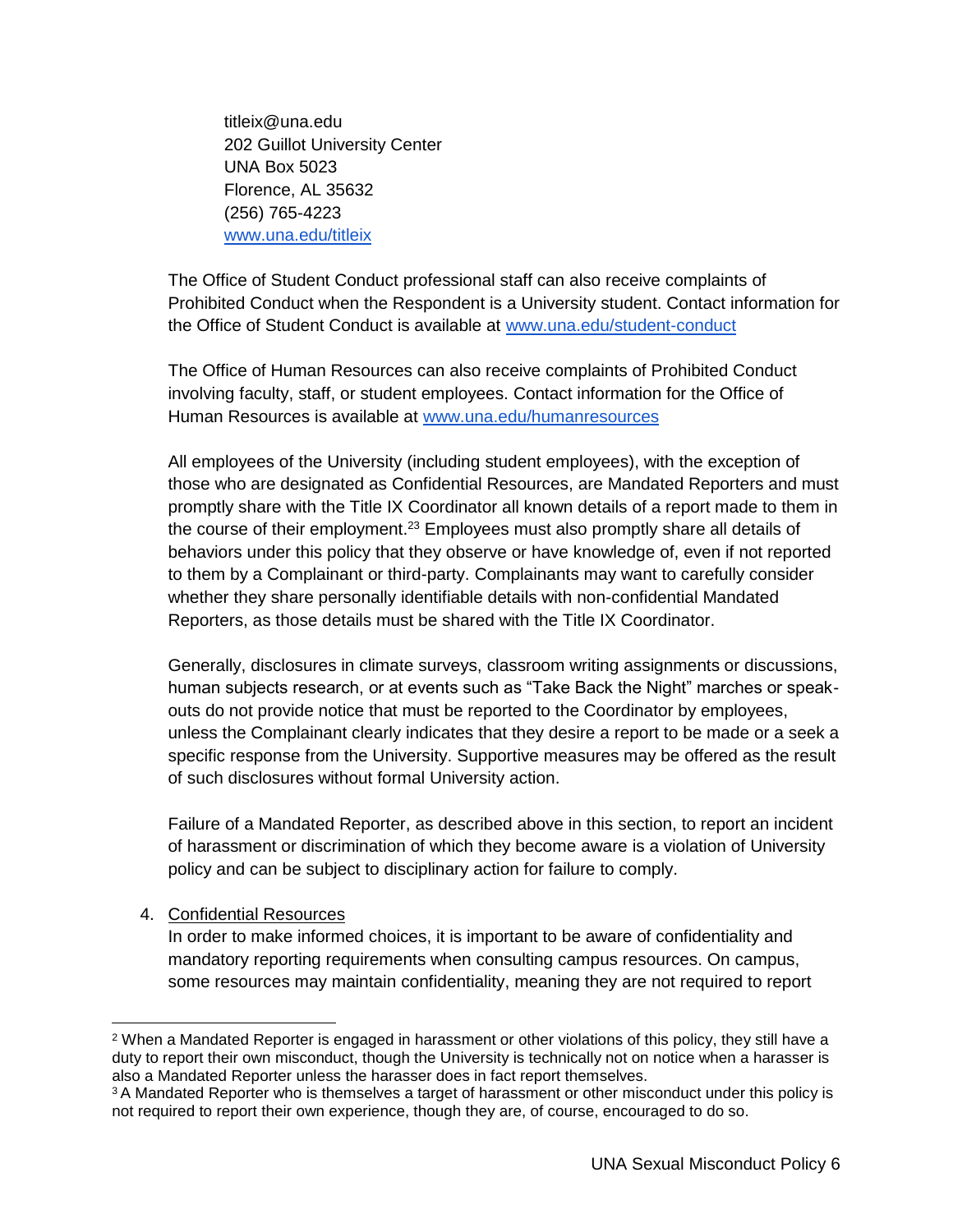actual or suspected discrimination or harassment to appropriate university officials. They can offer options and advice without any obligation to inform an outside agency or campus official unless a Complainant has requested information to be shared. Therefore, those individuals whose offices have been designated as a "Confidential Resource" are not Mandated Reporters and are not required to make reports to the Title IX Coordinator. However, these individuals are encouraged, in appropriate circumstances, to recommend that the Complainant contact the Office of Title IX.

If a Complainant would like the details of an incident to be kept confidential, the Complainant may speak with the following on-campus Confidential Resources:

- Student Counseling Services 256-765-5215
- University Health Services 256-765-4328
- Center for Women's Studies 256-765-4380
- Center for Social Inclusion 256-765-5137

For the most up to date list of on-campus Confidential Resources, as well as Community Resources, please visit [www.una.edu/titleix](http://www.una.edu/titleix)

All of the above-listed individuals will maintain confidentiality except in extreme cases of immediacy of threat or danger or abuse of a minor. For UNA students, licensed counselors from Student Counseling Services are available to assist UNA students. Students can be seen by appointment or on a walk-in basis for crisis intervention during usual UNA operating hours.<sup>4</sup>

For UNA employees, counseling benefits are available through a Blue Cross Blue Shield (BCBS) provider. To obtain provider information, visit <https://www.una.edu/humanresources/benefits/health-insurance.html> to view the providers.

5. Student Organizations and Teams

The grievance process described in this Policy will be utilized related to violations by the individual(s) implicated in a formal complaint. If evidence discovered in an investigation proves the incident(s) constituting Prohibited Conduct were sanctioned by a student organization or team, a follow-up investigation into the organization's role may be undertaken. For more information about Student Organizational Misconduct, please refer to the Student Code of Conduct.

6. Amnesty for Parties and Witnesses

 $\overline{a}$ 

<sup>4</sup> In instances where in-person counseling is not available for an extended period of time, such as during times where the University may rely exclusively on remote learning, Student Counseling Services may offer tele-mental health services. Tele-mental health services may be limited to those students residing in the State of Alabama due to licensure requirements. The Office of Title IX or Student Counseling Services may be able to assist out-of-state students in finding alternate resources in these circumstances.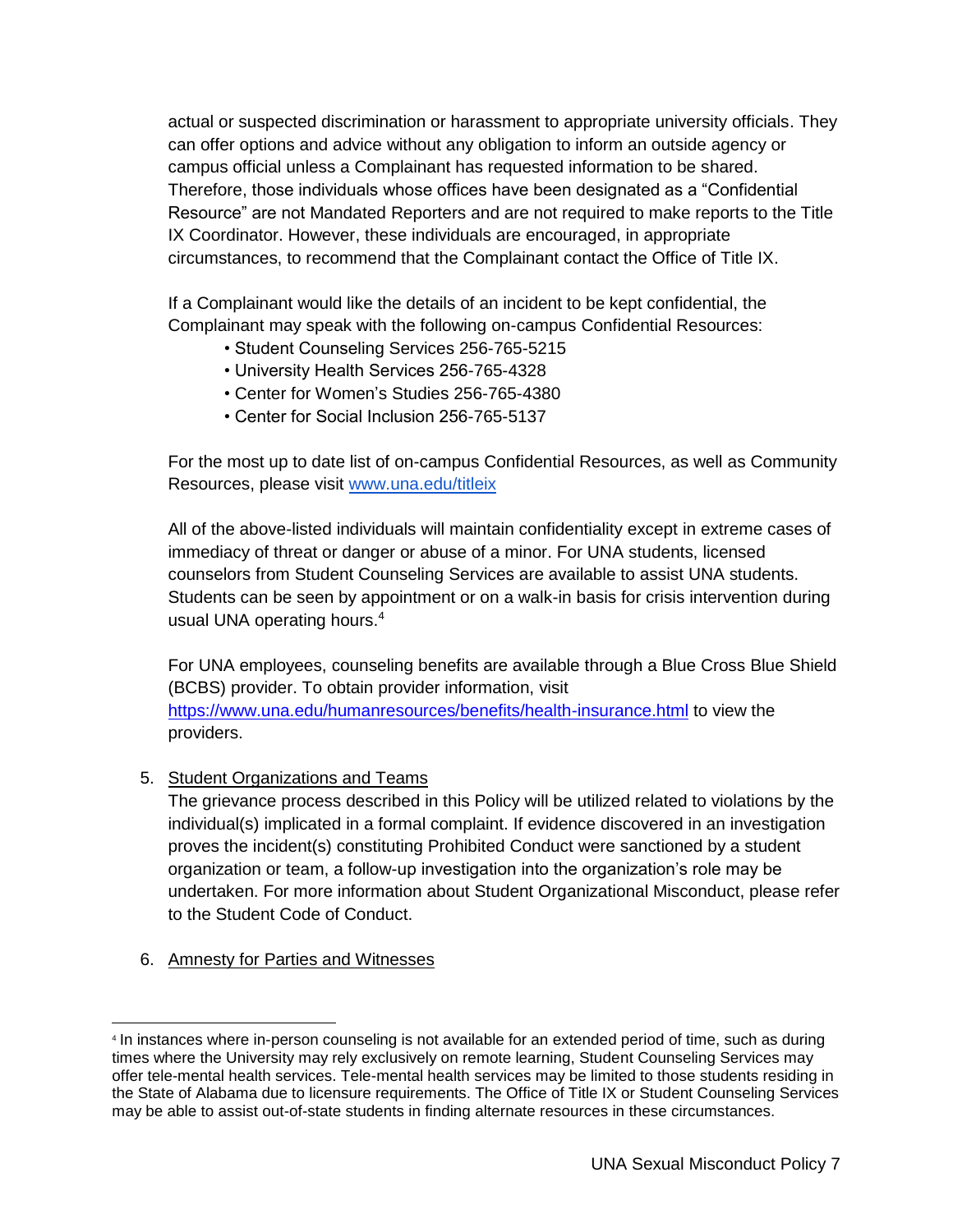The University of North Alabama community views the safety of our students as a top priority. A student who is under the influence of alcohol or drugs at the time of an incident should not be reluctant to seek assistance or participate in an investigation for that reason. The University will not pursue minor disciplinary violations against a student for their improper use of alcohol or drugs (e.g., underage drinking) if the student makes a good faith report of Prohibited Conduct or participates in a Title IX investigation. These policy violations will not be overlooked; however, rather than punishment, the University will provide education options and referrals. For more information, please visit, <https://www.una.edu/policies/medical-amnesty--good-samaritan-policy.html>

#### 7. Mandatory Reporting of Child Abuse to UPD

For child protection purposes, a child is any person under 18 years of age. A freshman student, a "dual enrolled" high school student, or a summer camp participant, among others, may fall into the category of a "child." Alabama law imposes a mandatory reporting duty of known or suspected child abuse on certain individuals, including all University employees, who must report to UPD. The University further encourages those with responsibilities that involve interaction with children, including students, volunteers, and representatives as well as third-party vendors and their employees, representatives, and/or volunteers, that contract for use of University facilities to report (orally and then in written form) known or suspected child abuse to UPD. Sexual abuse, which is one element of the more comprehensive term "abuse" under the Alabama law, includes actual or attempted rape, molestation, sexual exploitation, etc. To review additional information relating to reporting potential child abuse, including how to report to UPD, please visit the Office of Title IX's website.

#### 8. Federal Statistical Reporting Obligations

Reports under this Policy may also be reportable for Federal Statistical Reporting Purposes under the Clery Act. Campus Security Authorities (CSAs), including the Title IX Coordinator, have a duty to report statistical information regarding sexual assault, domestic violence, dating violence and stalking reports to UPD. All personally identifiable information is kept confidential, but information regarding the type of incident and its general location is required for publication in the Annual Security Report. This report helps to provide the community with a clear picture of the extent and nature of campus crime, to ensure greater community safety.

For further information about Campus Security Authorities, the Annual Report, or obligations under the Clery Act, please contact UPD.

### <span id="page-7-0"></span>V. Applicable Scope

Students, staff, administrators, and faculty are entitled to a working and educational environment free of sexual harassment and other forms of sexual misconduct. When an alleged violation of this Policy is reported, the allegations are subject to resolution under the University's grievance process as determined by the Title IX Coordinator.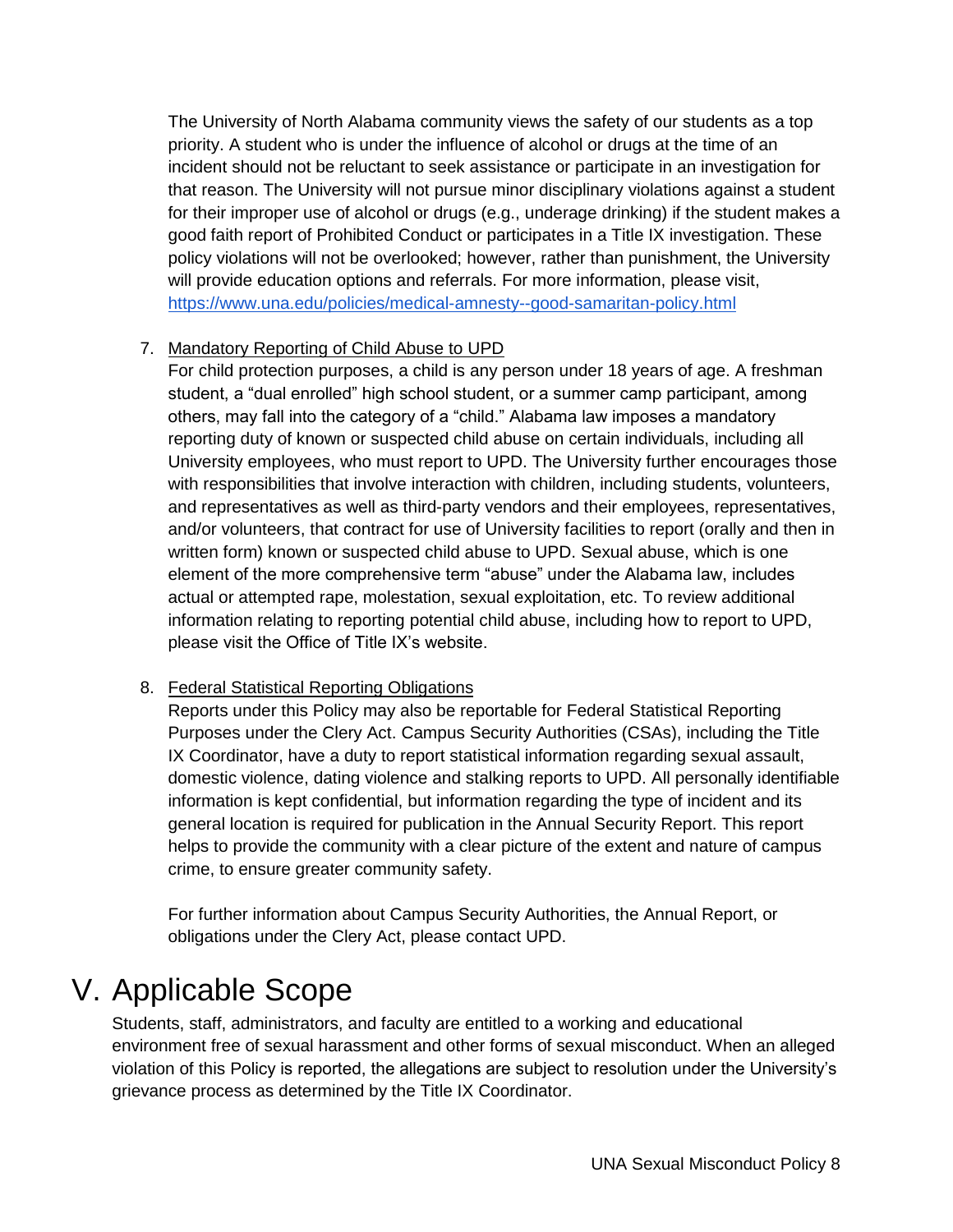When the Respondent is a member of the University community, a grievance process may be available regardless of the status of the Complainant. The community includes, but is not limited to, students, student organizations, faculty, administrators, staff, and third parties such as guests, visitors, volunteers, invitees, and campers. The procedures accompanying this Policy may be applied to incidents, patterns, and/or to campus climate, all of which may be addressed and investigated in accordance with this Policy. Other forms of discriminatory harassment may be addressed by procedures set out in accordance with other University policies.

#### Faculty members with property interests

As set out in the Faculty Handbook, in certain situations faculty members may have a property interest in their jobs in the form of tenure or a set amount of time remaining on a contract. Therefore, to assure the protection of individual rights and due process in actions involving the disciplinary suspension, dismissal, or other termination for cause (see Faculty Handbook 2.6.2, Termination for Cause), faculty members are entitled to procedural due process. As outlined in the Faculty Handbook, 2.8, Title IX grievances are exceptions to the Due Process procedures outlined within the Faculty Handbook and instead fall under this Policy (i.e. the Title IX grievance process will be followed rather than the procedures explained in section 2.8 of the Faculty Handbook). A Title IX violation under this Policy may result in the revocation of tenure and/or termination without any additional hearing.

### VI. Prohibited Conduct Defined

<span id="page-8-0"></span>For purposes of this Policy, conduct, or attempted conduct, that is deemed, by a preponderance of the evidence to be sex or gender-based and meets the definitions of any of the types<sup>5</sup> of Prohibited Conduct identified below constitutes a violation of this Policy. In addition to the Prohibited Conduct outlined herein, unlawful discrimination on the basis of sex, sexual orientation, gender identity, gender expression, and pregnancy is prohibited by this Policy.

#### 1. Type 1 Prohibited Conduct: Sexual Harassment and Retaliation

The Department of Education's Office for Civil Rights (OCR) and the Equal Employment Opportunity Commission (EEOC) regard Sexual Harassment, a specific form of discriminatory harassment, as an unlawful discriminatory practice. The University has adopted the following definition of Sexual Harassment in order to address the unique

<sup>5</sup> Pursuant to 34 CFR part 106, certain types of sexual misconduct, specifically, sexual harassment require certain procedural components. This is illustrated in this Policy's accompany procedures. Under certain circumstances, federal regulations require technical dismissals of conduct that is outside of 34 CFR part 106; however, that conduct is permitted to, and in fact would, violate other aspects of this Policy. Therefore, in order to ensure clear compliance with 34 CFR part 106, the University of North Alabama has divided this Policy into types based on whether or not it falls under Sexual Harassment as defined by 34 CFR part 106. Except to the extent required by the federal regulations, whether the Prohibited Conduct is Sexual Harassment as defined by 34 CFR part 106 or another form of sexual misconduct, there is no other distinction between Type 1 and Type 2 prohibited conduct. One level of conduct is not "better" or "worse" than another in the eyes of the Title IX Coordinator or the University.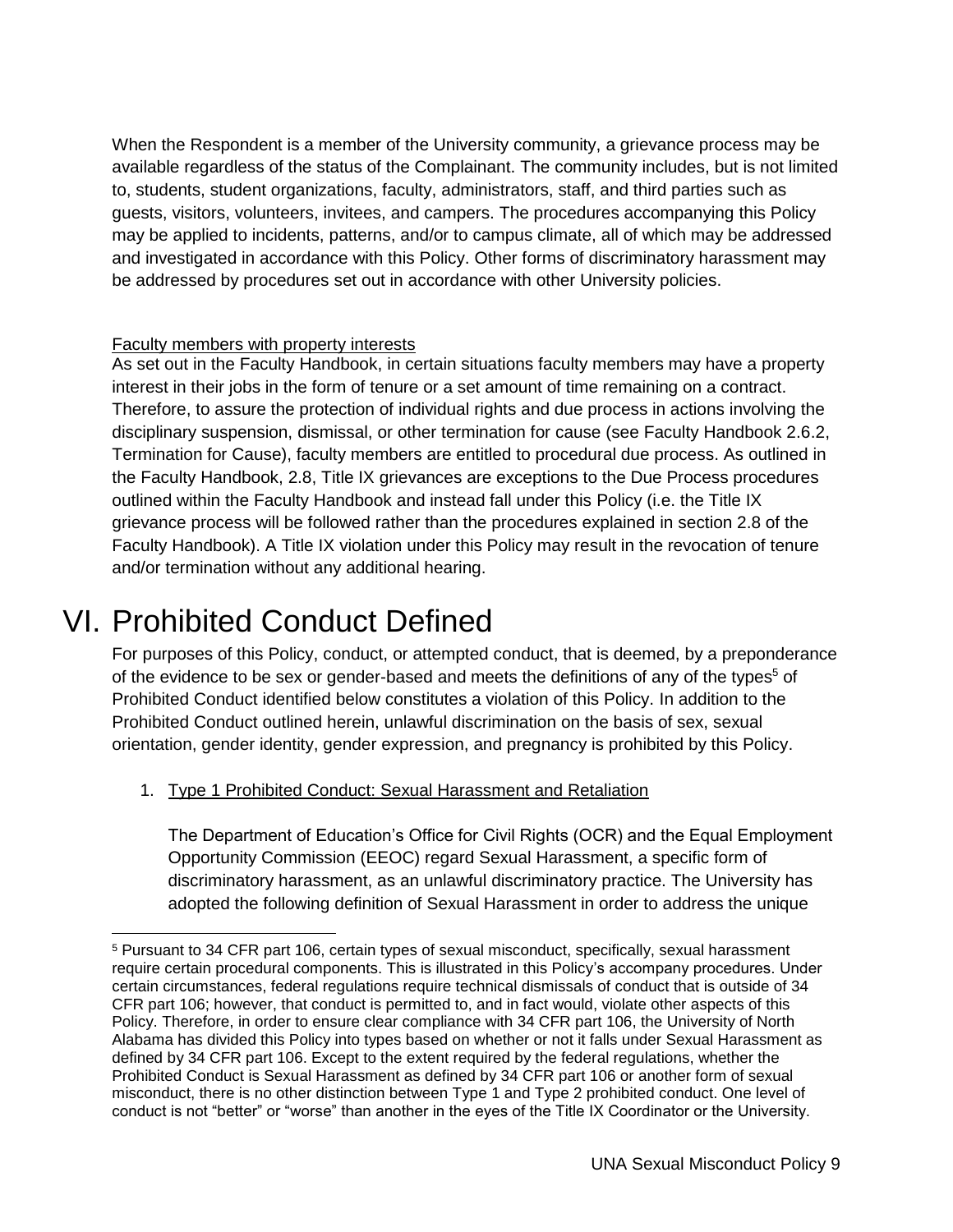environment of an academic community, which consists not only of employer and employees, but of students as well.

Acts of sexual harassment may be committed by any person upon any other person, regardless of the sex, sexual orientation, and/or gender identity of those involved.

Sexual Harassment, as an umbrella category, includes the offenses of sexual harassment, sexual assault, domestic violence, dating violence, and stalking as defined below.

a. Quid Pro Quo sexual harassment: Under this Policy, quid pro quo sexual harassment occurs when, on the basis of sex, an employee of the University conditions the provision of an aid, benefit, or service of the University on an individual's participation in unwelcome sexual or sex- and/or gender-based $6$ conduct.

Examples of aid, benefit, or service include, but are not limited to: an individual's employment, academic standing, or participation in any University programs and/or activities or is used as the basis for University decisions affecting the individual. Violations of the University's Consensual Relationship Policy may also be deemed instances of "unwelcome sexual conduct" and therefore constitute Quid Pro Quo sexual harassment.

- b. Hostile Environment sexual harassment: Under this Policy, hostile environment sexual harassment occurs when unwelcome sexual or sex- and/or genderbased<sup>7</sup> conduct occurs that is determined by a reasonable person to be so severe, pervasive, and objectively offensives that it effectively denies a person equal access to the University's education program or activity.
- c. Sexual Assault:<sup>8</sup> Under this Policy, sexual harassment in the form of sexual assault occurs when the following incidents of forcible and non-forcible sex offenses occur.

Forcible sex offenses are defined as any sexual act, directed against another person, without the consent of the Complainant, including instances where the Complainant is incapable of giving consent. Forcible sex offenses include the following:

i. Rape is the penetration, no matter how slight, of the vagina or anus with any body part or object, or oral penetration by a sex organ of another person, without the consent of the Complainant.

<sup>&</sup>lt;sup>6</sup> Includes gender.

<sup>7</sup> Includes gender.

<sup>8</sup> Defined in 20 USC 1092(f)(6)(A)(v)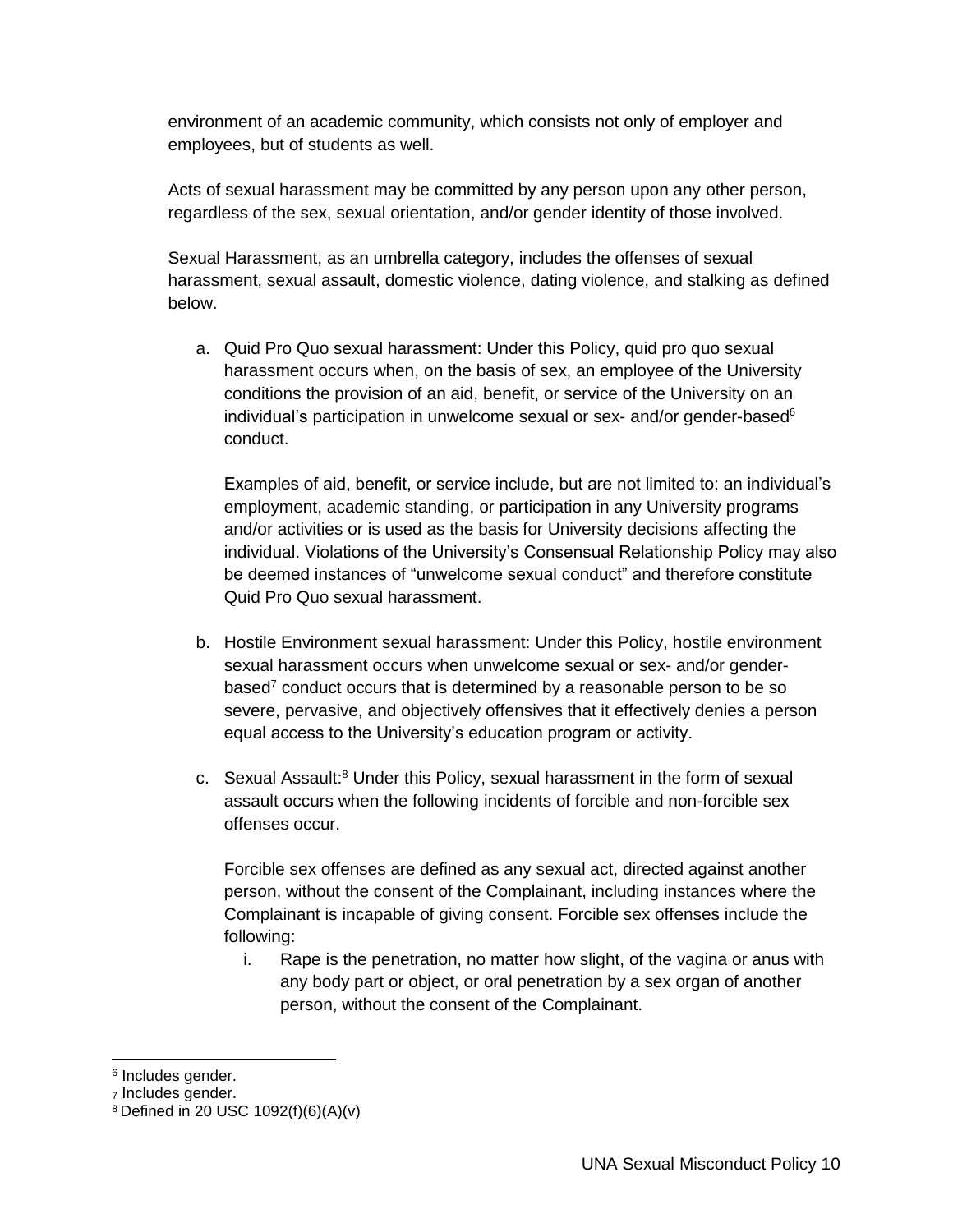- ii. Sodomy is oral or anal sexual intercourse with another person without the consent of the Complainant.
- iii. Sexual assault with an object occurs when an object or instrument is used to penetrate, however, slightly, the genital or anal opening of the body of another person, without the consent of the Complainant.
- iv. Fondling is the touching of the private body parts of another person, including the buttocks, groins, and breast, for the purpose of sexual gratification without the consent of the Complainant.

Non-forcible sex offenses include:

- v. Incest is nonforcible sexual intercourse between persons who are related to each other as prohibited under the laws of the state in which the intercourse occurs.
- vi. Statutory Rape is nonforcible sexual intercourse with a person who is under the statutory age of consent in the state in which the intercourse occurs.<sup>9</sup>
- d. Dating Violence:<sup>10</sup> Under this policy, sexual harassment in the form of dating violence occurs when, on the basis of sex, violence, or sexual violence, is committed by a person who is or has been in a social relationship of a romantic or intimate nature with the Complainant. The existence of such a relationship will be determined based on the parties' statements and with consideration of:
	- i. the length of the relationship,
	- ii. the type of relationship, and
	- iii. the frequency of interaction between the persons involved in the relationship.

Dating violence includes, but is not limited to, sexual or physical abuse or the threat of such abuse.

Dating violence does not include acts covered under the definition of domestic violence.

- e. Domestic Violence:<sup>11</sup> Under this policy, sexual harassment occurs in the form of Domestic Violence when, on the basis of sex, any felony or misdemeanor crimes of violence are committed:
	- i. by a current or former spouse or intimate partner of the Complainant,
	- ii. by a person with whom the Complainant shares a child in common,
	- iii. by a person who is cohabitating with or has cohabitated with the Complainant as a spouse or intimate partner,

 9 In Alabama, this would include individuals under the age of 16

<sup>10</sup> Defined in 34 USC 12291(a)(1)

 $11$  Defined in 34 USC 12291(a)(8)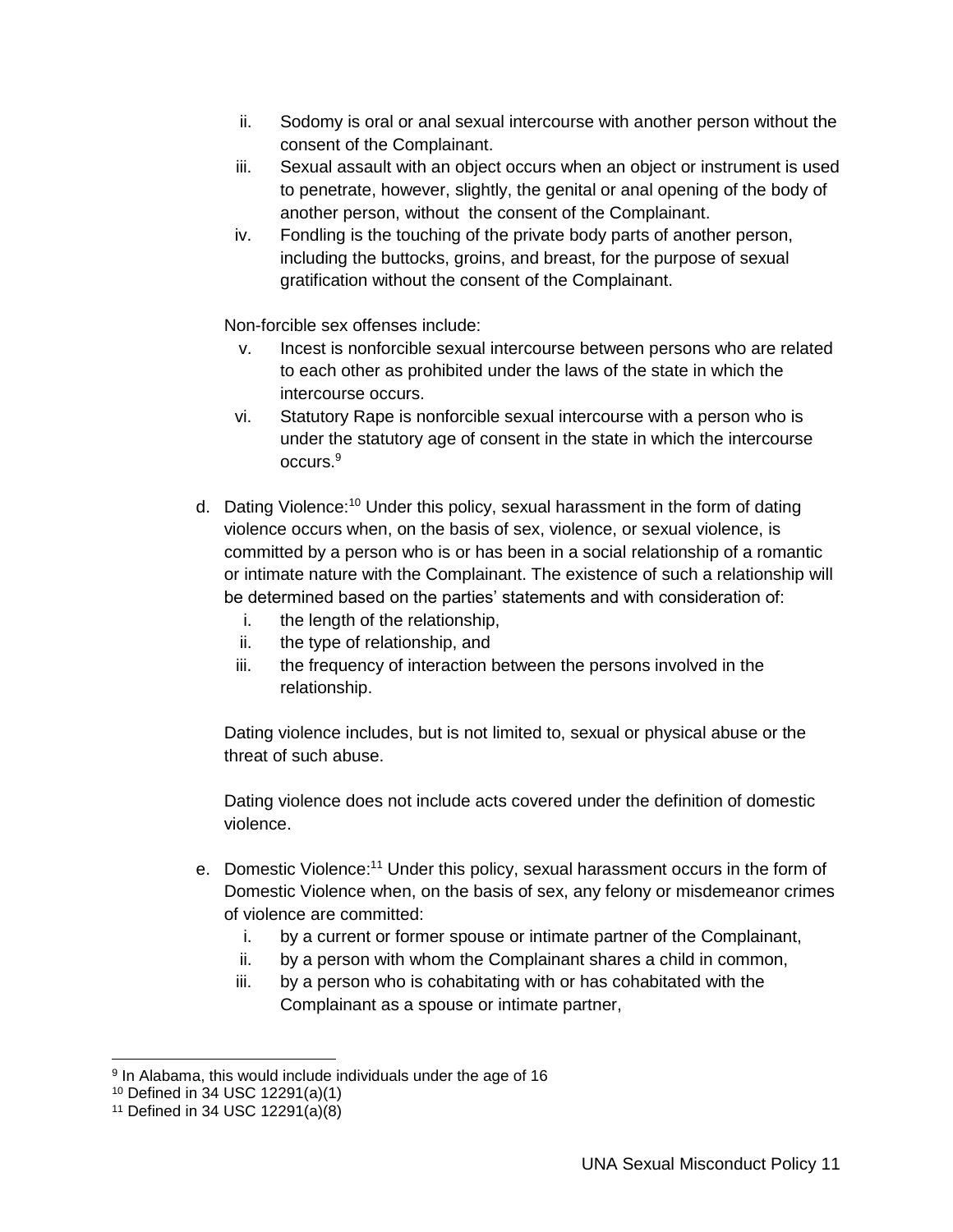- iv. by a person similarly situated to a spouse of the Complainant under Alabama law, or
- v. by any other person against an adult or youth Complainant who is protected from that person's acts under the domestic or family violence laws of the State of Alabama.
- f. Stalking: <sup>12</sup> Under this policy, sexual harassment occurs in the form of stalking when, on the basis of sex, a person engages in a course of conduct directed at a specific person that would cause a reasonable person to:
	- i. Fear for the person's safety or the safety of others; or
	- ii. Suffer substantial emotional distress.

For the purposes of this definition:

- i. Course of conduct means two or more acts, including, but not limited to, acts in which the stalker directly, indirectly, or through third parties, by any action, method, device, or means, follows, monitors, observes, surveils, threatens, or communicates to or about a person, or interferes with a person's property.
- ii. Reasonable person means a reasonable person under similar circumstances and with similar identities to the Complainant.
- iii. Substantial emotional distress means significant mental suffering or anguish that may but does not necessarily require medical or other professional treatment or counseling.
- g. Retaliation:<sup>13</sup>
	- i. It is prohibited for the University or any member of the University community to take materially adverse action by intimidating, threatening, coercing, harassing, or discriminating against any individual for the purpose of interfering with any right or privilege secured by law or policy, or because the individual has made a report or complaint, testified, assisted, or participated or refused to participate in any manner in an investigation, proceeding, or hearing under this policy and procedure.
	- ii. Acts of alleged retaliation should be reported immediately to the Title IX Coordinator and will be promptly investigated. The University prepared to take appropriate steps to protect individuals who fear that they may be subjected to retaliation.
	- iii. Charges against an individual for code of conduct violations that do not involve sex discrimination or sexual harassment but arise out of the same facts or circumstances as a report or complaint of sex discrimination, or a report or complaint of sexual harassment, for the purpose of interfering with any right or privilege secured by Title IX, constitutes retaliation.

 $\overline{a}$ 

<sup>12</sup> Defined in 34 USC 12291(a)(30)

<sup>&</sup>lt;sup>13</sup> As defined under 34 CFR part 106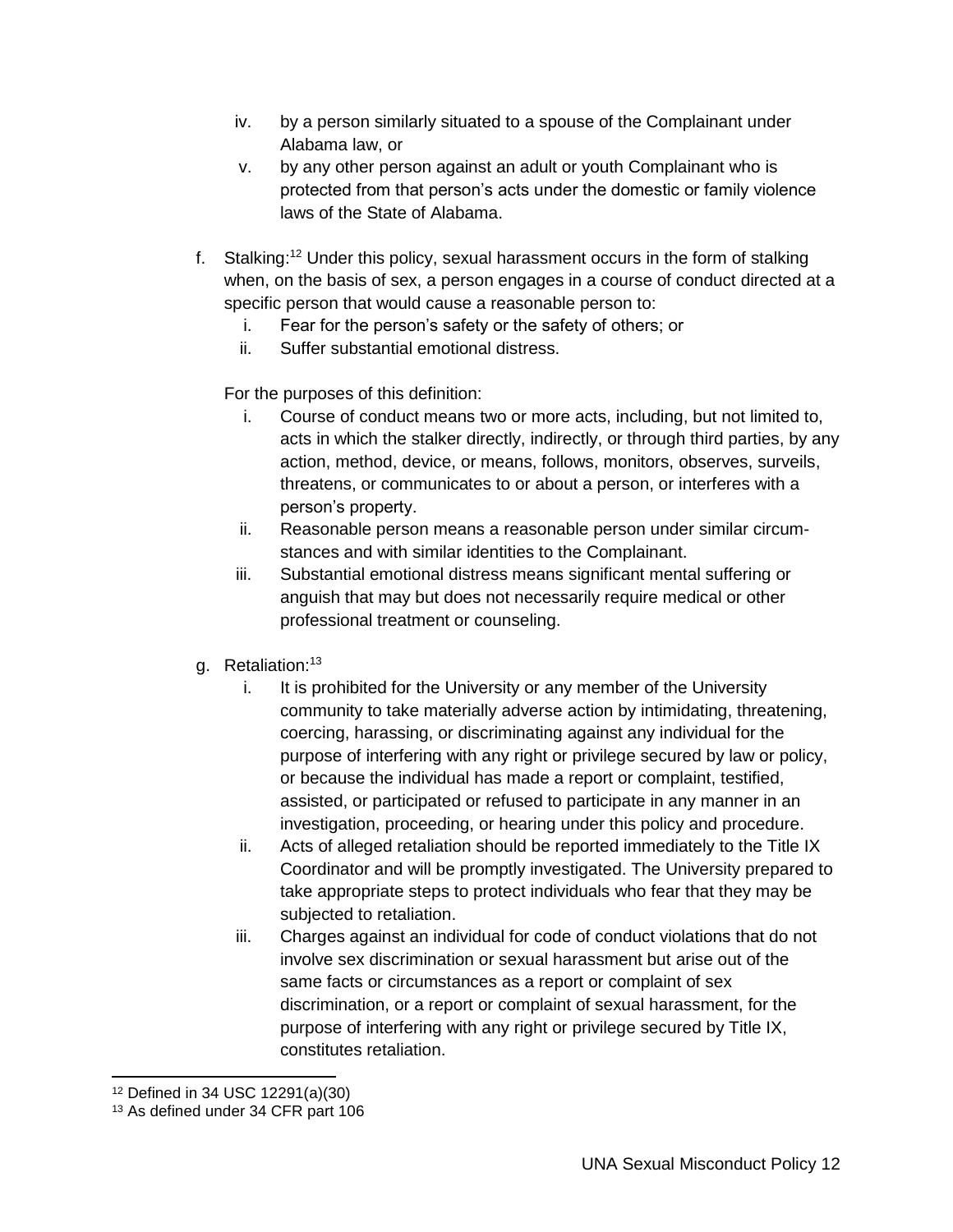- iv. The exercise of rights protected under the First Amendment does not constitute retaliation.
- v. Charging an individual with a code of conduct violation for making a materially false statement in bad faith in the course of a grievance proceeding under this policy and procedure does not constitute retaliation, provided that a determination regarding responsibility, alone, is not sufficient to conclude that any party has made a materially false statement in bad faith.
- 2. Type 2 Prohibited Conduct: Sexual Misconduct
	- a. Sexual Contact: any non-consensual intentional touching or physical contact, or attempts thereof, that is done for the purpose of the Respondent or a third-party's sexual gratification or arousal. This definition is not limited to the touching or contact of a Complainant's private or intimate parts, if a sexual purpose can otherwise be established. For example, the touching of a non-intimate body part on a Complainant (i.e. feet) while the Respondent is touching his own private part, if done non-consensually, would violate this policy.
	- b. Sexual Exploitation: Under this policy, sexual exploitation occurs when there is the taking or attempted taking of non-consensual sexual advantage of another for one's own advantage or benefit or to benefit a person other than the one being exploited.

Examples of sexual exploitation include, but are not limited to:

- i. Causing or attempting to cause the incapacitation of another individual for sexual purposes;
- ii. Electronically recording, videoing, photographing, or transmitting sexual sounds or images of another individual against that person's will or without their consent;
- iii. Allowing a third-party to observe sexual acts without all parties' consent;
- iv. Prostituting another individual for one's or another's gain;
- v. Exposing one's genitals for the purpose of sexual gratification without consent;
- vi. Intentionally exposing another's genitals or intimate body parts without their consent;
- vii. Engaging in voyeurism (e.g., watching private sexual activity without the consent of the participants or viewing another person's intimate parts (including genitalia, breasts, or buttocks) in a place where that person would have a reasonable expectation of privacy); or
- viii. Knowingly exposing another individual to a sexually transmitted disease/infection or HIV without their consent.
- 3. Type 3 Prohibited Conduct:
	- a. Making False Statements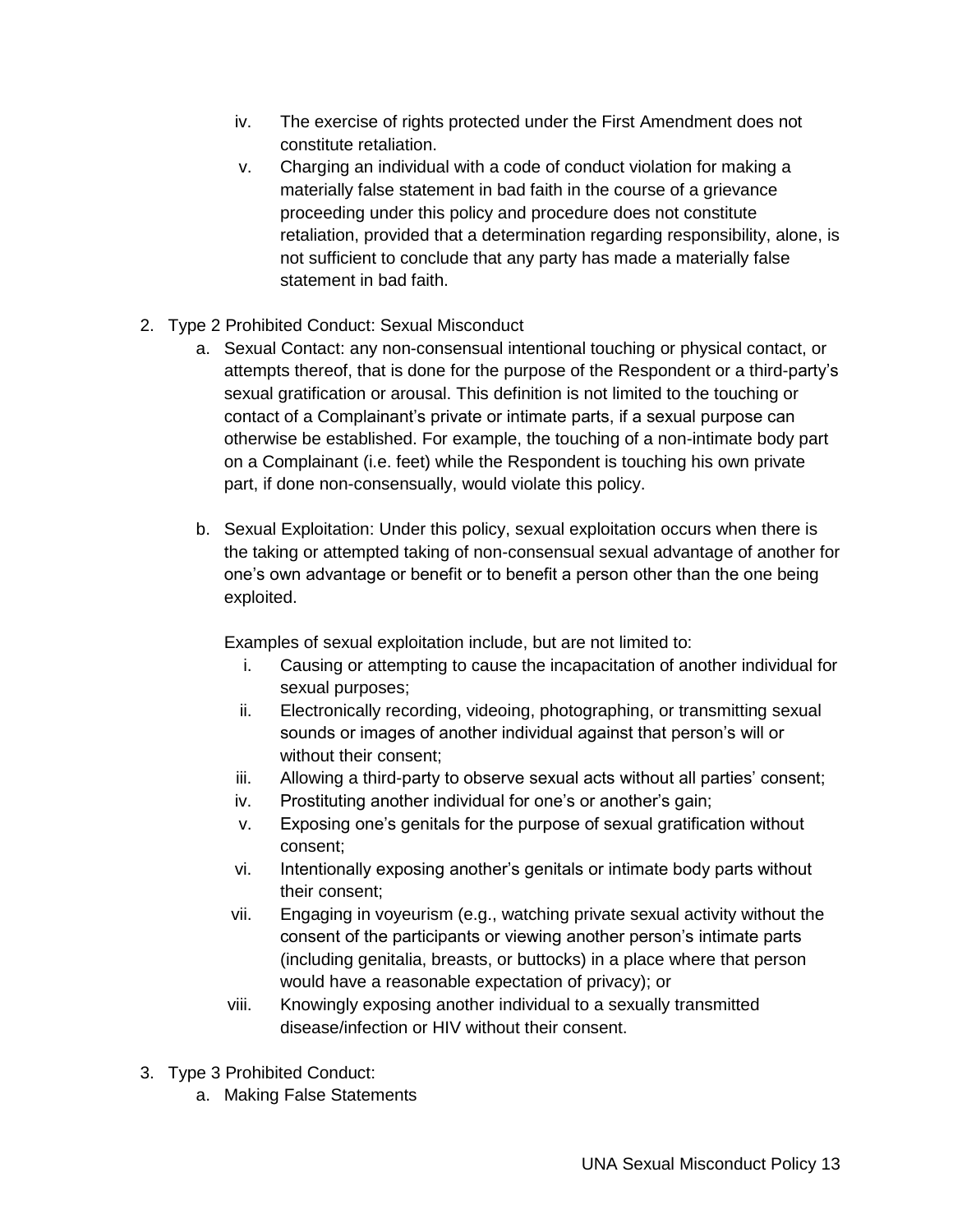- i. It is a violation of this Policy to report intentionally dishonest or malicious allegations of Prohibited Conduct. If a complaint is brought in bad faith as demonstrated by a preponderance of the evidence, disciplinary action may be taken against the person making the complaint. In addition to violating this Policy, a person filing a bad faith report of Prohibited Conduct may be in violation of other University policies or state law.
- ii. A determination regarding Responsibility, alone, is not sufficient to conclude that any party made a false statement in bad faith.
- b. Failure to Comply
	- i. Failure to comply means a failure to comply with directions of University officials, who include, but are not limited to, any employee of the Office of Title IX Office or any other member of the Title IX team.
	- ii. For purposes of this Policy, failure to comply includes a failure to comply with a No Contact Order or other directive issued by the Title IX Office or Title IX team in response to a report of alleged Prohibited Conduct where the individual's failure to comply directly impacts the other party or parties to the No Contact Order. Failure to comply also includes disseminating documents received in the Grievance Process for an unauthorized purpose.
- c. For students and student organizations, charges resulting from this category Prohibited Conduct will be charged as a violation Section 20 of the Code of Student Conduct - Abuse of Conduct Process.
- d. For staff, charges resulting from this category of Prohibited Conduct will be charged through Human Resources and will constitute Conduct Warranting Disciplinary Action pursuant to the Staff Handbook.
- e. For Faculty, charges resulting from this category of Prohibited Conduct will be charged through Human Resources pursuant to the Faculty Handbook.
- 4. Consent
	- a. Consent is clear permission to engage in sexual activity, given knowingly and voluntarily, by words or action.
		- i. While consent may be expressed by words or by actions, it is highly recommended that consent be expressed and obtained verbally. Nonverbal consent expressed through actions may lead to confusion and potential for misunderstandings.
		- ii. If consent is not clearly provided prior to engaging in the activity, consent may be ratified by word or action at some point during the interaction or thereafter, but clear communication prior to engaging in the activity is highly recommended.
		- iii. For consent to be valid, there must be a clear expression in words or actions that the other individual consented to that specific sexual conduct. Reasonable reciprocation can be implied. For example, if someone kisses you, you can kiss them back (if you want to) without the need to explicitly obtain *their* consent to being kissed back.
		- iv. A lack of resistance does not grant consent.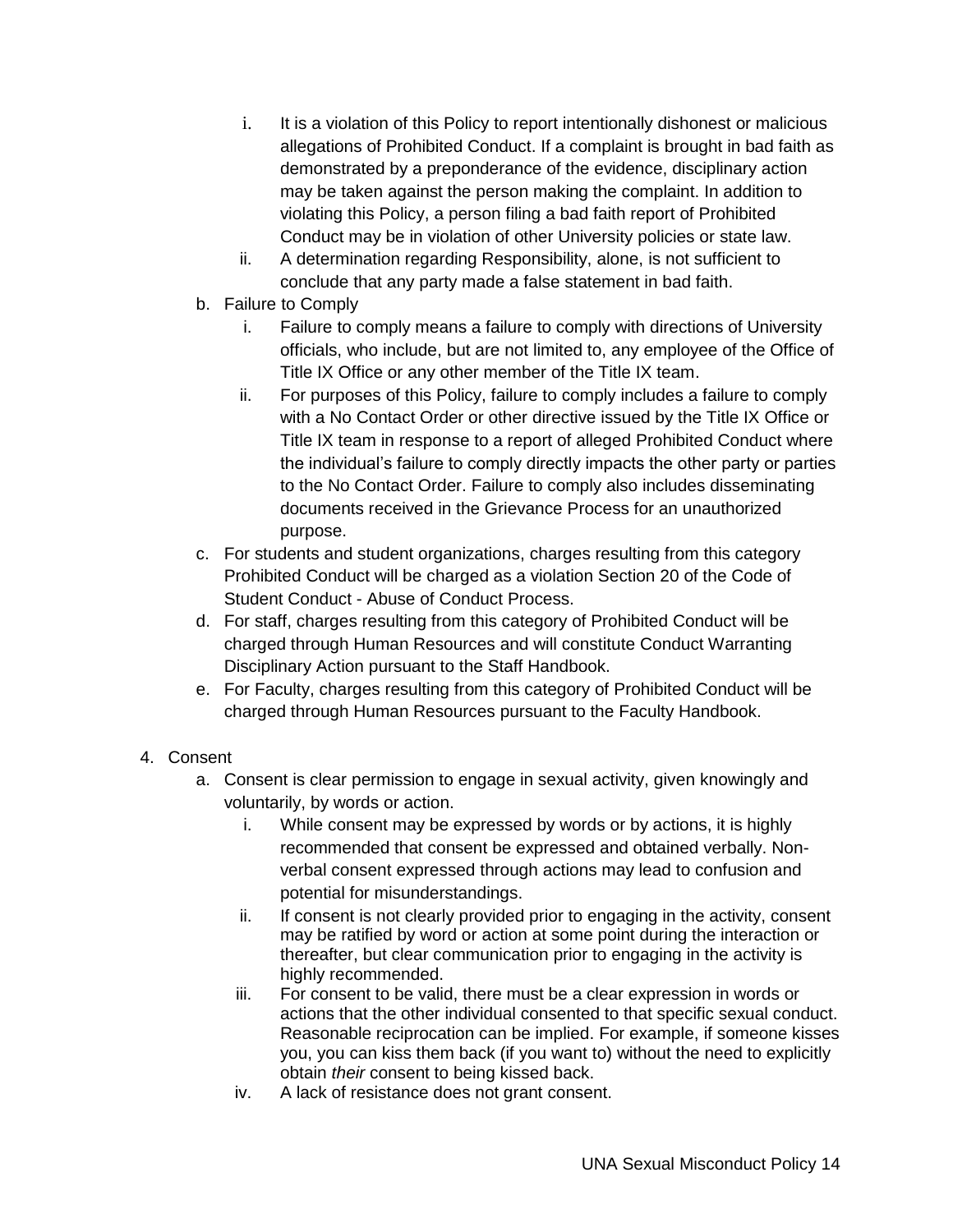- v. Previous consent does not grant consent to future sexual acts.
- vi. Consent to some sexual acts cannot be presumed to be consent for other sexual acts.
- vii. A current or previous intimate relationship is not sufficient to constitute consent.
- b. Consent can also be withdrawn once given, as long as the withdrawal is reasonably and clearly communicated. If consent is withdrawn, that sexual activity should cease within a reasonable time.
- c. It is the responsibility of the initiator of any sexual activity to obtain their potential partner's consent; however, proof of consent or non-consent is not a burden placed on either party involved in an incident. The University must determine whether a policy has been violated based on the totality of the circumstances evaluated from the perspective of a reasonable person in the same or similar circumstances.
- d. Consent to a sexual act is not freely given if the consent is obtained by force or coercion.<sup>14</sup>
	- i. Force is the use of physical violence and/or physical imposition to gain sexual access. Force also includes threats, intimidation (implied threats), and coercion that is intended to overcome resistance or produce consent.

Sexual activity that is forced is, by definition, non-consensual, but nonconsensual sexual activity is not necessarily forced. Silence or the absence of resistance alone is not consent. Consent is not demonstrated by the absence of resistance. While resistance is not required or necessary, it is a clear demonstration of non-consent.

- ii. "Coercion" is unreasonable pressure for sexual activity. Coercive conduct differs from seductive conduct based on multiple factors, including the type or extent of pressure used. If a person makes clear that they do not want to engage in certain sexual activities or that they want to stop, continued pressure beyond that point may constitute coercion.
- e. Incapacitation: A person cannot consent if they are unable to understand what is happening or is disoriented, helpless, asleep, or unconscious, for any reason, including by alcohol or other drugs. Therefore, in situations when the Respondent knew or should have known that the Complainant is physically or mentally incapacitated, any "consent" obtained is invalid. "Should have known" is an objective, reasonable person standard that assumes that a reasonable person is both sober and exercising sound judgment. Incapacitation is based on the totality of the circumstances and all relevant indicators of an individual's state of mind. Situations wherein an individual is deemed to have an inability to give consent in situations where the individual is include:

 $\overline{a}$ 

<sup>&</sup>lt;sup>14</sup> Consent in relationships must also be considered in context. When parties consent to BDSM or other forms of kink, non-consent may be shown by the use of a safe word. Resistance, force, violence, or even saying "no" may be part of the kink and thus consensual, so any evaluation of communication in kink situations will be guided by reasonableness, rather than strict adherence to policy that assumes non-kink relationships as a default.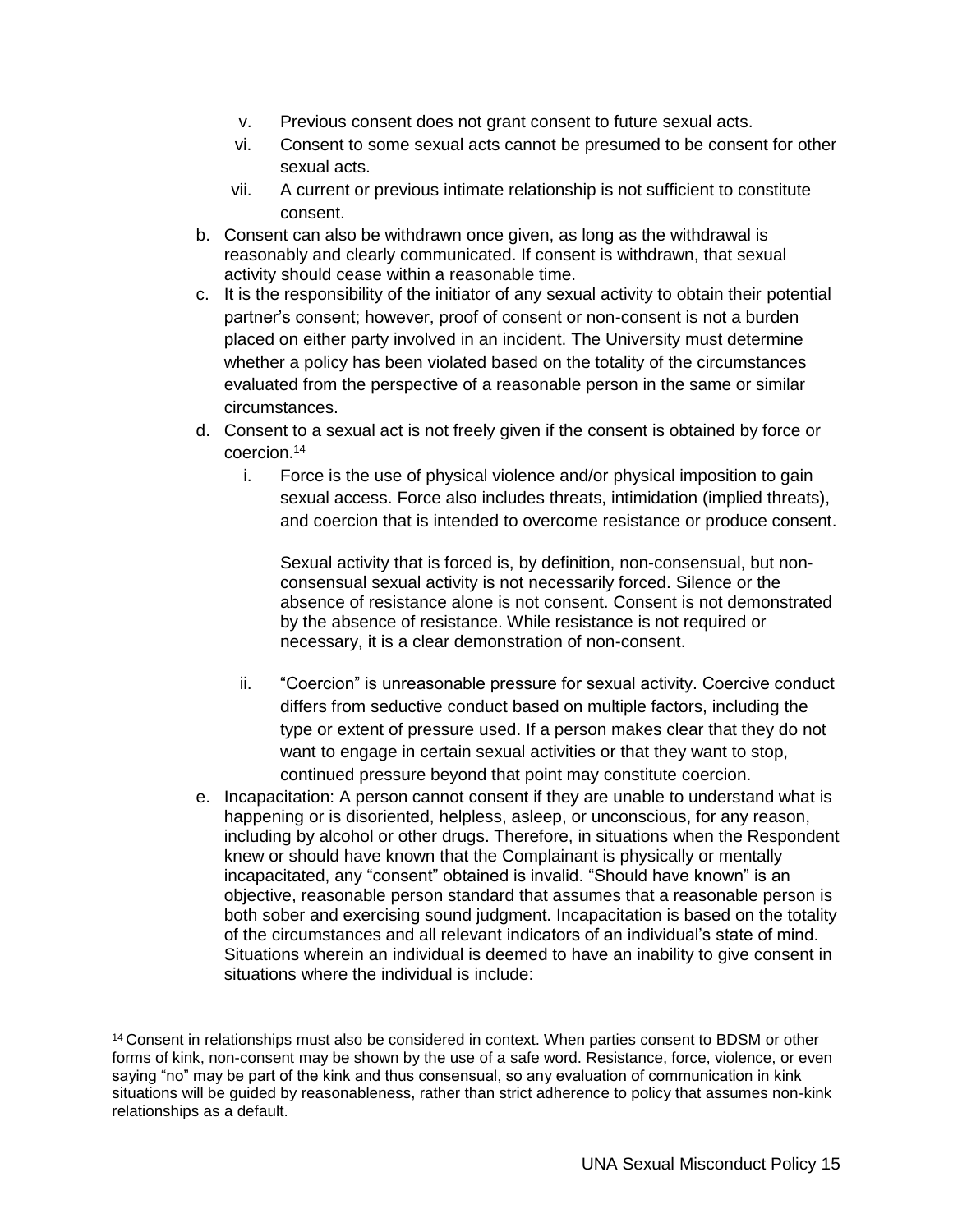- i. Incapacitated due to alcohol, drugs, or other substances including, but not limited to, prescription medications;
	- A. Determining consent when alcohol or other drugs are involved: In incidents involving alcohol, drugs, or other substances, the totality of the circumstances is analyzed to determine whether the use of alcohol, drugs, or other substances caused an inability make rational, reasonable decisions about sex activity. Whether a Respondent knew or reasonably should have known of the Complainant's inability to give knowing consent is an element of the policy violation. An individual's use of alcohol or drugs does not diminish that individual's responsibility to obtain consent if that individual is the one who initiates sexual activity. Incapacitation differs from drunkenness or intoxication. Incapacitation is a state where an individual cannot make a rational, reasonable decision because they lack the capacity to make informed judgments about the situation.

Some factors considered to determine whether an individual is incapacitated due to alcohol, drugs, or other substances and therefore not able to give consent include, but are not limited to:

- whether the individual was conscious or unconscious,
- whether the individual became sick due to intoxication,
- the individual's ability to communicate and/or slurred speech,
- $\circ$  the individual's coordination (ex. ability to walk, dress/undress, perform simple tasks),
- and any other action that would be indicative of a level of cognitive functioning.
- The existence of any one of these factors may support a finding of incapacitation for purposes of this policy. The mere presence of alcohol, drugs, or other substances does not equate to an inability to give consent. Stated differently, it is possible for an individual to have alcohol, drugs, or other substances in their system and not be incapacitated.
- ii. Unconscious, asleep, or in a state of shock.
- iii. Under the age of consent as defined by the jurisdiction in which the act occurred, which, in Alabama, is less than 16 years of age.
- iv. Mentally or physically incapacitated and not reasonably able to give consent.
- 5. Collateral Conduct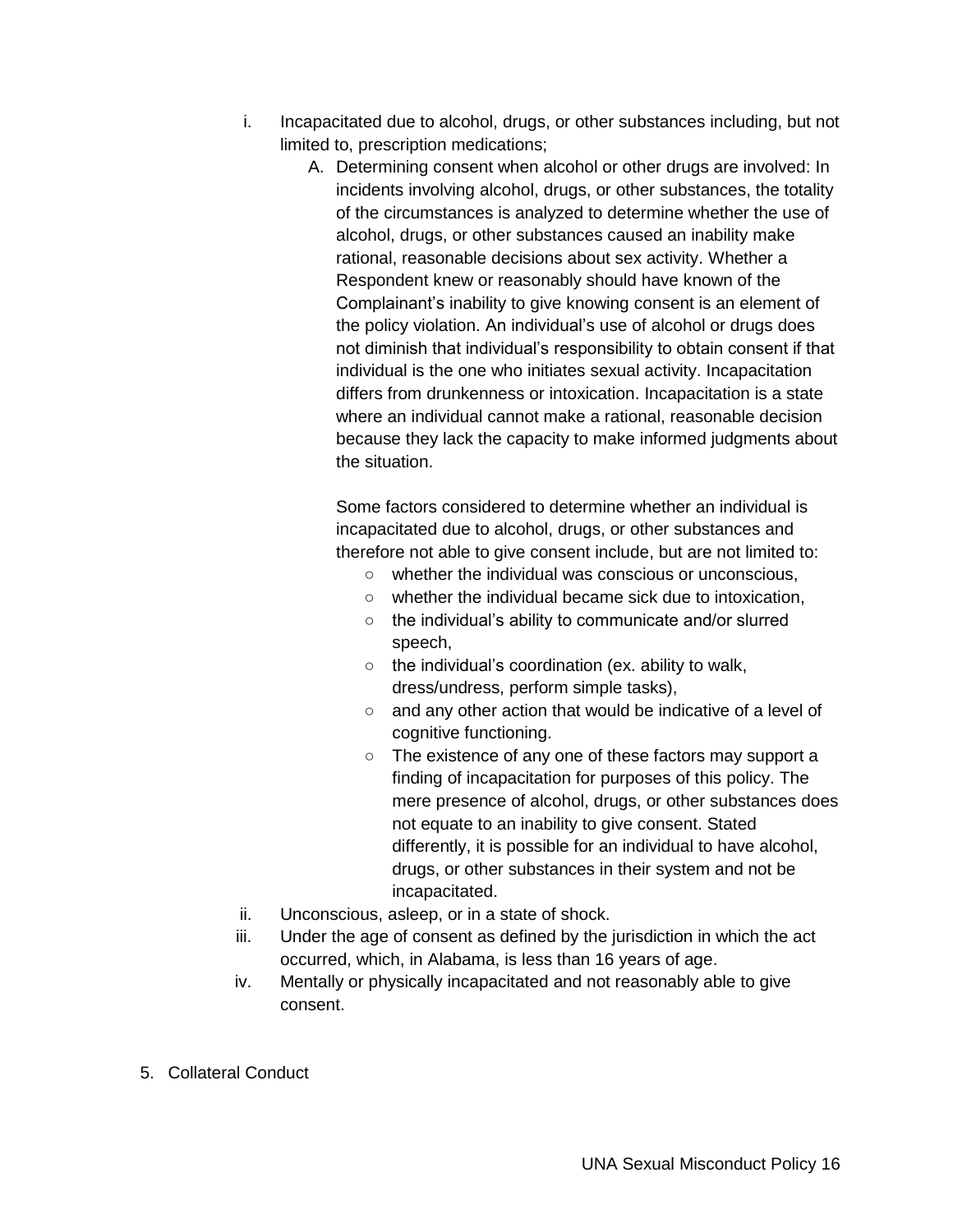a. In the event that an allegation of an additional University policy violation, such as a violation of the Code of Student Conduct, arises out of the same facts or circumstances of a violation under this Policy, all related offenses may be addressed under this Policy as collateral behavior at the discretion of the Title IX Coordinator.

### VII. Jurisdiction

- <span id="page-16-0"></span>1. For Type 1 Prohibited Conduct, the University has jurisdiction under 34 CFR Part 106 and this Policy when the conduct occurs:
	- a. In the United States, and
	- b. As part of a University's education program or activity, including
		- i. On-campus locations,
		- ii. Off-campus locations that are owned or controlled by a University Registered Student Organization, or
		- iii. Off-campus locations, events, or circumstances over which the University exercised substantial control over both the Respondent and the context in which the sexual harassment occurs
- 2. Jurisdiction, generally
	- a. Notwithstanding the considerations under subsection (1), the University retains jurisdiction to address all categories of prohibited conduct under this Policy when:
		- i. The Respondent is a University student, staff-member, or facultymember; and
		- ii. The conduct occurs on-campus or at a University-sponsored event; or
		- iii. The conduct directly relates to a University investigation under this or a related University Policy.
	- b. Online Harassment and Misconduct: This Policy is written and interpreted broadly to include online and cyber manifestations of any of the behaviors prohibited below, when those behaviors occur in or have an effect on the University's education program and activities or use University Networks, technology, or equipment. While the University may not control websites, social media, and other venues in which harassing communications are made, when such communications are reported to the Title IX Coordinator, the University will engage in a variety of means to address and mitigate the effects.

Members of the community are encouraged to be good digital citizens and to refrain from online misconduct, such as feeding anonymous gossip sites, sharing inappropriate content via SnapChat or other social media, unwelcome sexting, revenge porn, breaches of privacy, or otherwise using the ease of transmission and/or anonymity of the Internet or other technology to harm another member of the University community.

Any online postings or other electronic communication by students, including cyber-bullying, cyber-stalking, cyber-harassment, etc., occurring completely outside of the University's control (e.g., not on University networks, websites, or between University email accounts) will only be subject to this policy when such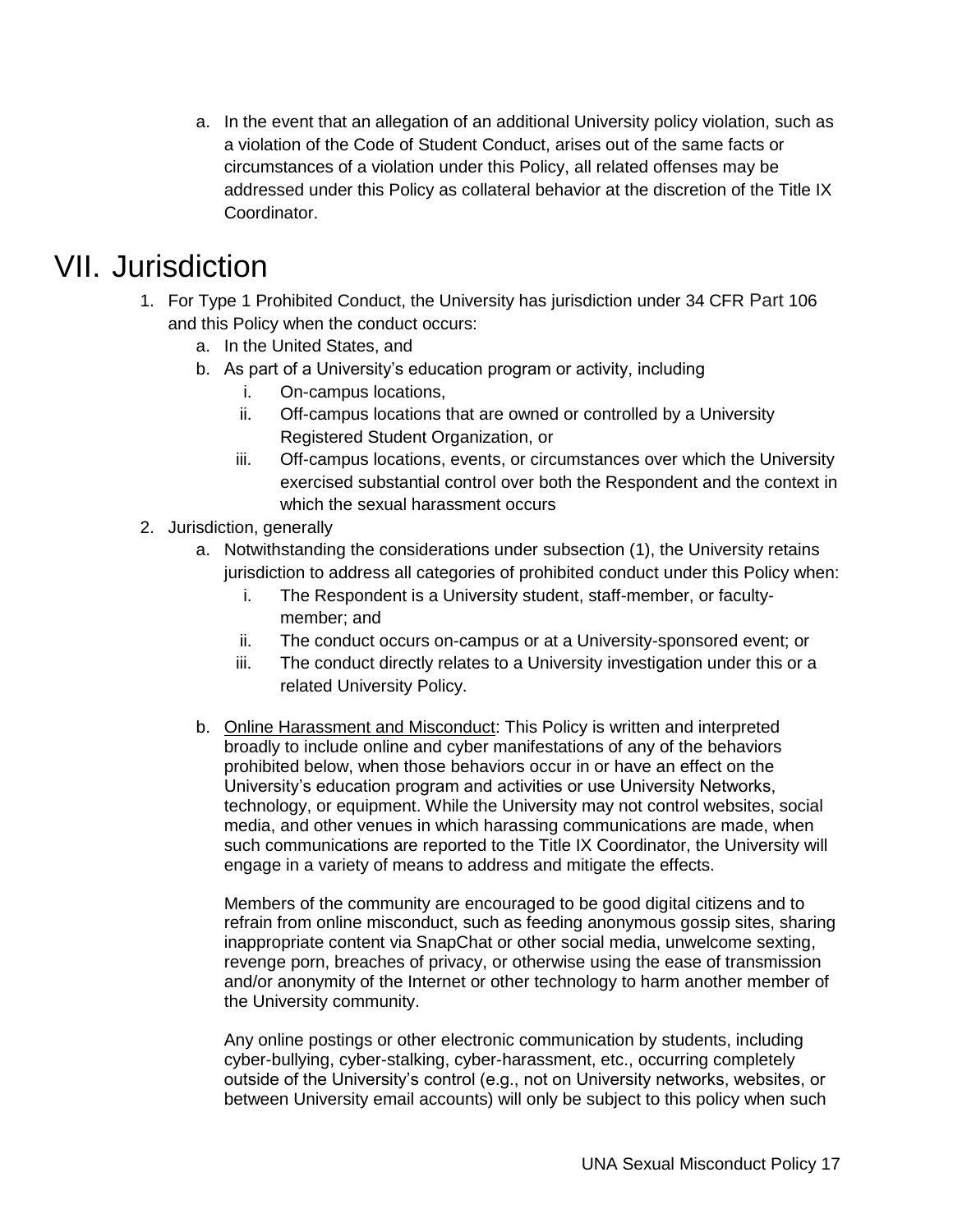online conduct can be shown to cause a substantial in-program disruption. Otherwise, such communications are considered speech protected by the First Amendment. Supportive measures for Complainants will be provided, but protected speech cannot legally be subjected to discipline. Off-campus harassing speech by employees, whether online or in person, may be regulated by the University only when such speech is made in an employee's official or workrelated capacity.

3. With regard to allegations of Prohibited Conduct as outlined herein, this Policy will supersede all other policies and procedures. Where there is a delayed report of Prohibited Conduct, the Policy in effect on the date of the alleged incident will be applied with regard to what is considered Prohibited Conduct the procedures in effect on the date of the report will be applied with regard to the applicable procedures. If an investigation involves multiple reports of Prohibited Conduct where it would be appropriate to consider all reports with regard to a totality of the circumstances analysis, the Policy in effect as of the date of the most recent alleged Prohibited Conduct will be applied unless the previous conduct would not have constituted a policy violation.

# VIII. Burden of Proof/Standard of Evidence

- <span id="page-17-0"></span>1. Burden of proof, including the burden of production, rests on the University. This means that the University is obligated to prove any and all allegations of Prohibited Conduct brought forth under this Policy and obligated to come forward with sufficient evidence to support any determination made. However, nothing in this policy should be interpreted to place any restrictions on the ability of any party to gather and present relevant evidence.
- 2. All cases pursuant to this Policy will be determined based on the preponderance of the evidence standard (i.e. whether it is more likely than not that the Respondent committed each alleged violation).
- 3. Unless ultimately proven otherwise pursuant to the standards and processes of this Policy and any related grievance process, individuals accused of Prohibited Conduct are presumed to be not responsible for any alleged violation.

### <span id="page-17-1"></span>IX. Supportive Measures

- 1. Supportive measures are non-disciplinary, non-punitive, and individualized services offered as appropriate, as reasonably available, without fee or charge to the parties before or after the filing of a formal complaint or where no formal complaint has been filed. Such measures are designed to restore or preserve equal access to the University's education program or activity without unreasonably burdening the other party, including measures designed to protect the safety of all parties or the University's educational environment, or deter sexual harassment.
- 2. The University will institute supportive measures to the parties upon receiving a formal complaint or to a Complainant once a report is brought forth to the Title IX Coordinator. At the time that supportive measures are offered, the Title IX Coordinator will inform the Complainant, in writing, that they may file a formal complaint with the University either at that time or in the future, if they have not done so already.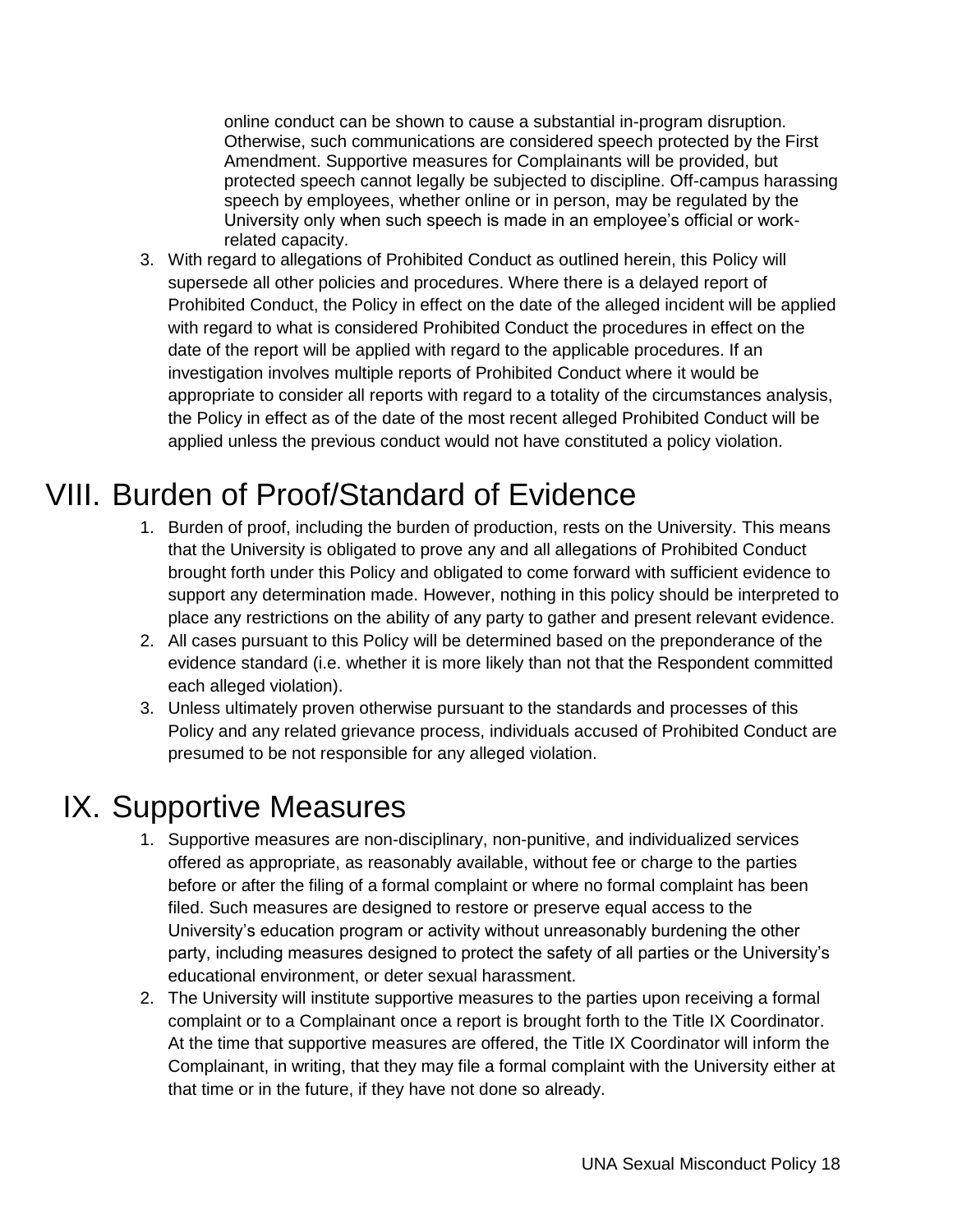- 3. If a supportive and remedial response is preferred, the Title IX Coordinator works with the Complainant to identify their wishes and then seeks to facilitate implementation. The grievance process is not initiated, though the Complainant can elect to initiate it later, if desired.
- 4. The Title IX Coordinator is responsible for coordinating the effective implementation of supportive measures.
- 5. Supportive measures will be provided confidentiality, to the extent they can be, without interfering with the University's ability to provide the supportive measures, and will always be provided in a way that is as private as possible.
- 6. Support measures will be implemented under this Policy pursuant to procedures developed by the Title IX Coordinator.

# <span id="page-18-0"></span>X. Emergency Removal

- 1. After a complaint of Type 1 Prohibited Conduct has been received, the Title IX Coordinator may remove a Respondent from University education programs and/or activities on an emergency basis, if an individualized safety and risk analysis determines:
	- a. An immediate threat
	- b. To the physical health OR safety of
	- c. Any student or other individual
	- d. And that the threat arises from the allegations under this Policy
- 2. If, after an individualized safety and risk analysis, an Emergency Removal occurs, the Respondent will be provided with notice and an opportunity to challenge the decision immediately following the removal.
- 3. Procedures for conducting the individualized safety and risk analysis will be determined by the Title IX Coordinator, in coordination with appropriate University offices.
- 4. Procedures for conducting the opportunity to challenge the decision will be determined by the Title IX Coordinator.
- 5. Non-student employee Respondents may be placed on Administrative Leave during the pendency of any investigation under existing University policies and procedures regardless of the outcome of any individualized safety and risk analysis.

### <span id="page-18-1"></span>XI. Grievance Process

- 1. Grievance Process, generally
	- a. The formal grievance process and accompanying procedures are used after the signing of a Formal Complaint. The formal grievance process continues until there is a final resolution under the grievance process, the Formal Complaint is dismissed, or an informal resolution is agreed to, adopted, and completed.
	- b. All meetings, discussions, and or/hearings that occur as part of the Grievance Process are closed to the general public.
	- c. All parties will have the same opportunity to have others present during any grievance proceeding, including the opportunity to be accompanied to any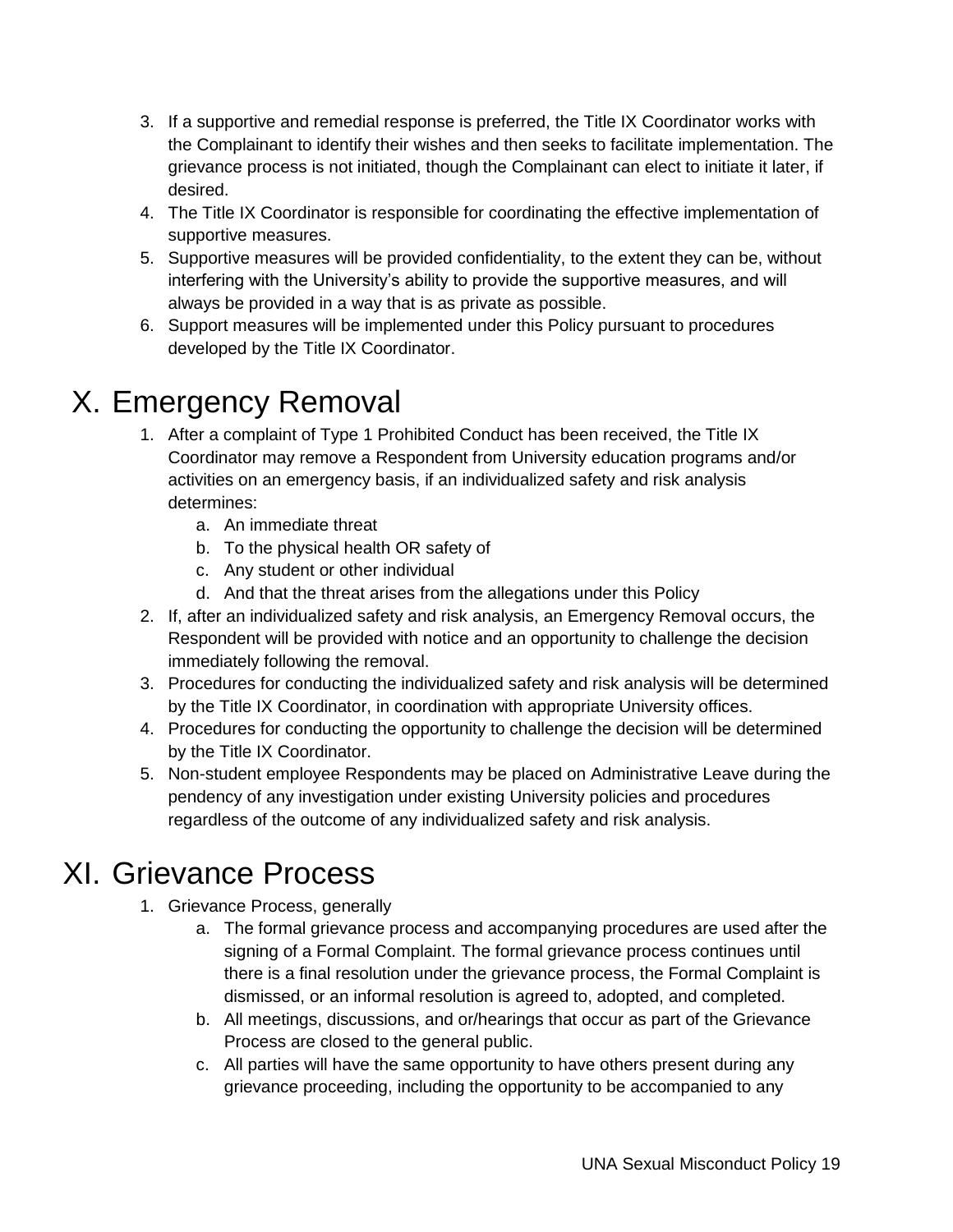related meeting or proceeding by the advisor of their choice, who may be, but is not required to be, an attorney.

- d. The University sets out to resolve all Formal Complaints, including appeals and the completion of any Informal Resolutions, in a reasonably prompt manner. In most instances, this is accomplished within 90 days from the time the Formal Complaint has been filed.
- e. Delays for good cause are allowed under this Policy pursuant to procedures developed by the Title IX Coordinator so long as:
	- i. Any extension for good cause is a limited extension (i.e. not indefinite) and
	- ii. Written notice is provided to all parties for the reason for delay.
- 2. Filing of a Formal Complaint
	- a. Upon receipt of a report of sexual harassment or sexual misconduct under this Policy, the Title IX Coordinator will promptly contact the Complainant to discuss the availability of supportive measures, with or without the filing of a Formal Complaint. The Title IX Coordinator will also explain to the Complainant the process for filing a Formal Complaint. If a Formal Complaint is not filed at this time, it may be filed at a later time. There is no time limit for filing a Formal Complaint.
	- b. A Formal Complaint may only be filed by the Complainant<sup>15</sup> or the Title IX Coordinator, on behalf of the Complainant. The Title IX Coordinator may file a Formal Complaint on behalf of the Complainant if the Title IX Coordinator makes a determination that a Formal Complaint should be filed pursuant to the procedures developed under this Policy by the Title IX Coordinator.<sup>16</sup>
	- c. If a Formal Complaint is pursued, the investigation and grievance process will determine whether or not any Policy has been violated. If so, the University will promptly implement effective remedies designed to ensure that it is not deliberately indifferent to harassment or discrimination, their potential recurrence, or their effects.
- 3. Dismissal/Consolidation of a Formal Complaint:

 $\overline{a}$ 

- a. In the case of an allegation of Type 1 Prohibited Conduct, the Title IX Coordinator will dismiss the formal complaint if:
	- i. The Complainant was not participating or attempting to participate in the University's education program or activities at the time the Complaint was filed, or
	- ii. A determination is made that the conduct, even if proved:
		- A. Would not satisfy the definitions under Type 1; or
		- B. Did not occur in the University's education program or activity; or

<sup>&</sup>lt;sup>15</sup> In the case where a parent or guardian has a legal right to act on behalf of any party, or other individual, this Policy does not limit their ability to do so. This would include the ability to file a formal complaint.

<sup>&</sup>lt;sup>16</sup>If the Title IX Coordinator signs a Formal Complaint, this does not make the University or the Title IX Coordinator a party in the Grievance Process. The Complainant would still be offered supportive measures and the opportunity to participate in all aspects of the Grievance Process, including the hearing.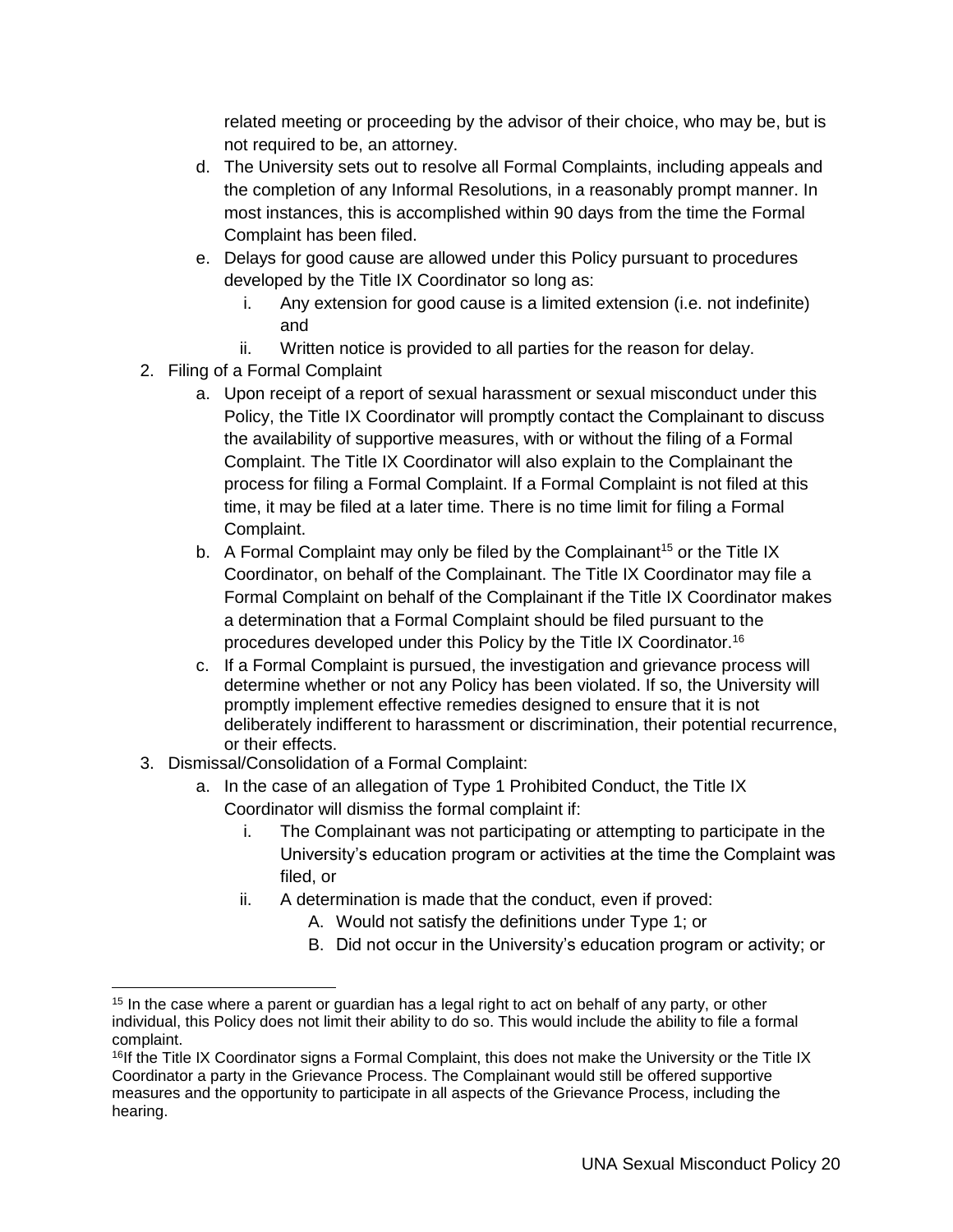- C. Did not occur in the United States.
- iii. If the Title IX Coordinator must dismiss the formal complaint with regard to the Type 1 Prohibited Conduct, the allegation may be pursued elsewhere under any applicable section of this or any other University Policy.
- b. The Title IX Coordinator will consider dismissing the formal complaint if:
	- i. The Complainant notifies the Title IX Coordinator, in writing, that they would like to withdraw the Formal Complaint; and/or
	- ii. The Respondent is no longer enrolled or employed by the University; and/or
	- iii. The University is unable to gather evidence sufficient to reach a determination as to the formal complaint and the allegations therein.
- c. For prohibited conduct that falls outside of Type 1, permissive dismissals are permitted under the Policy for any of the above reasons and pursuant to any additional procedures developed by the Title IX Coordinator.
- d. Any dismissal must be accompanied by prompt written notice to all parties indicating the dismissal and the reasons why.
- e. Following a dismissal, all parties will have the option to appeal based on any of the following grounds:
	- i. Procedural irregularity that affected the outcome of the matter;
	- ii. New evidence that was not reasonably available at the time the dismissal was made, that could affect the outcome of the matter; OR
	- iii. The Title IX Coordinator, investigator(s), or decision-maker(s), had a conflict of interest or bias for or against complainants or respondents generally or the individual complainant or respondent that affected the outcome of the matter.
	- iv. Any other appeals rights may be permitted under this Policy pursuant to procedures developed by the Title IX Coordinator so long as:
		- A. All parties are notified in writing when an appeal is filed and given a reasonable, equal opportunity to submit a written statement in support of, or challenging, the outcome
		- B. Appeal procedures are implemented equally for all parties,
		- C. Appellate decision-makers will not be the same person or person(s) as the decision-maker that reached the determination for responsibility
		- D. Appellate decision-makers will issue a written determination, provided simultaneously to the parties, describing the result of the appeal and the rationale for the result
		- E. The same person will not hear both an appeal of a dismissal and an appeal of a hearing result.
- f. If all or a portion of a formal complaint is dismissed as described above, any remaining allegations under this Policy will continue using an appropriate grievance process set out under this Policy. Likewise, a claim may be dismissed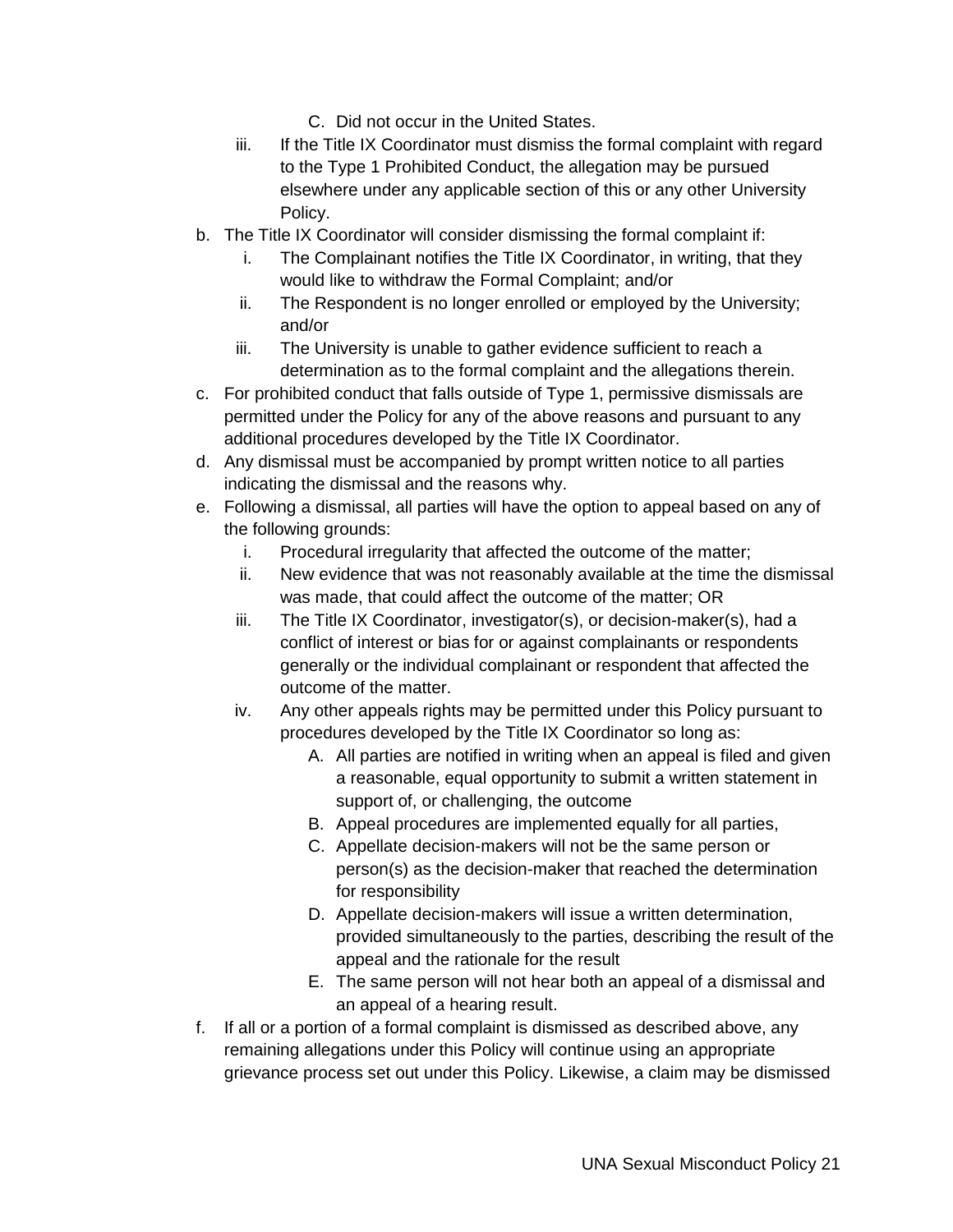under this policy and referred to or reinstated by another University department for investigation.

- g. Consolidation of complaints may be permitted, at the discretion of the Title IX Coordinator, under the following circumstances:
	- i. When there are allegations by one Complainant against more than one Respondent;
	- ii. When there are multiple complaints against the same Respondent;
	- iii. When there are allegations against each party brought by the other party; or
	- iv. When the allegations otherwise arise out of the same facts or circumstances.
- 4. Investigation
	- a. After the receipt of a formal complaint, a Notice of Investigation and Allegations (NOIA) will be sent to the parties. Notice will include:
		- i. Sufficient details known at the time, including:
			- A. Identities of the parties involved in the incident,
			- B. The conduct allegedly constituting Prohibited Conduct, and
			- C. The date and location of the alleged incident.
		- ii. A statement that the Respondent is presumed not responsible for the alleged conduct and that a determination regarding responsibility is made at the conclusion of the grievance process.
		- iii. Inform the parties that they may have an advisor of their choice, who may be, but is not required to be, an attorney, as described under this Policy.
		- iv. Inform the parties that they may inspect and review evidence as described under this Policy.
		- v. Inform the parties of prohibitions, under this Policy or any other, against knowingly making false statements or knowingly submitting false information during the grievance process.
		- vi. Provide notice of any additional allegations added after the initial Notice
		- vii. Include time to prepare a response before any initial interview.
	- b. The Title IX Coordinator will assign one or more Investigators to meet with the parties and witnesses, gather evidence, and otherwise conduct the Investigation.
	- c. Evidentiary Review
		- i. Once the investigator(s) has made reasonable attempts to obtain all relevant inculpatory and exculpatory evidence, the Investigator will sort information into three types of groups: relevant, irrelevant but directly related, and neither relevant nor directly related.
			- A. Relevant information is that which either could prove or disprove an issue in the complaint. Relevant information is the information that the Investigator will use to draft the Investigative Report.
			- B. Irrelevant information may be directly related when it is connected to the complaint, but is neither inculpatory (tending to prove a violation) nor exculpatory (tending to disprove a violation) and as such, it will not be relied upon in creating the Investigation Report;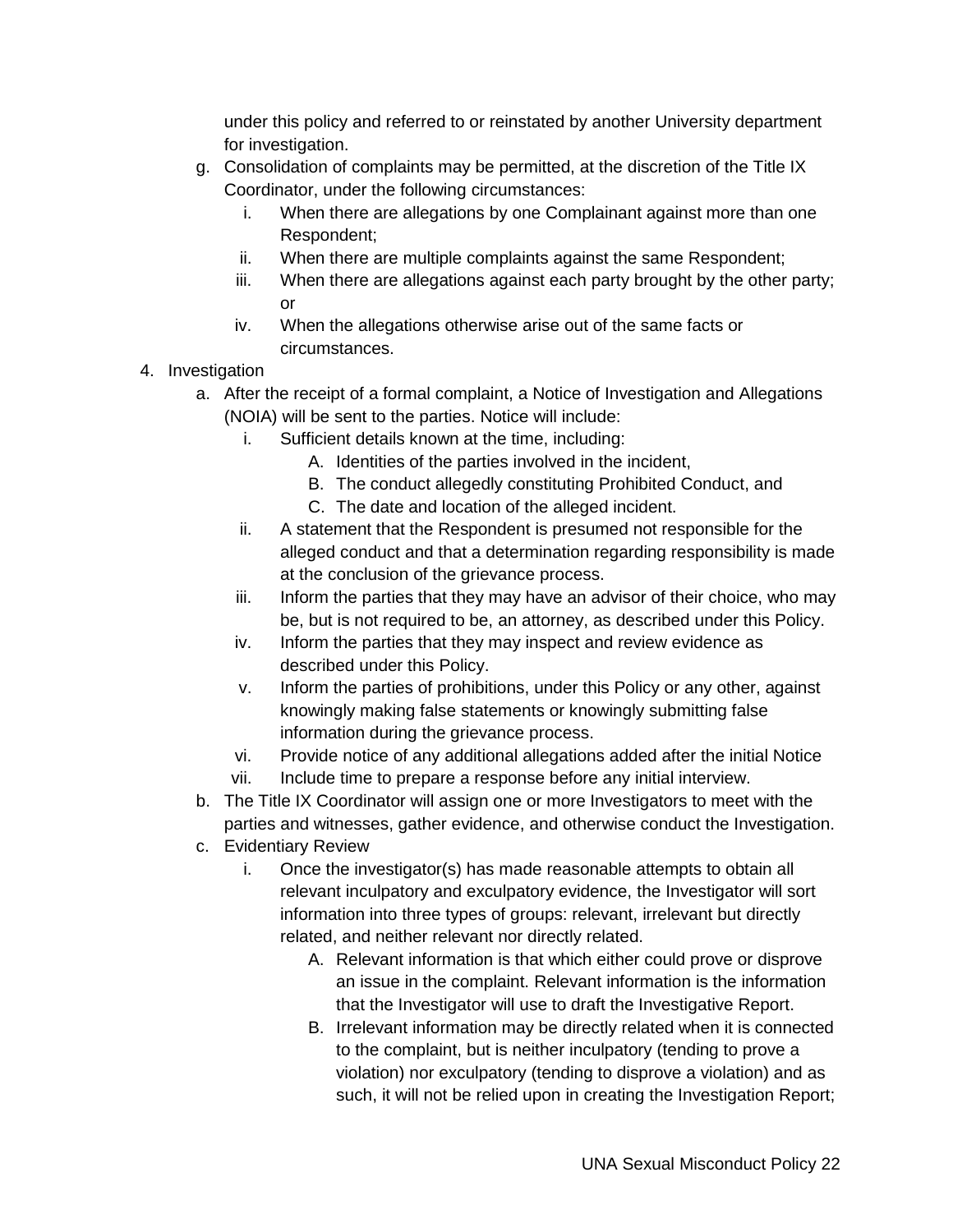however, parties will have the opportunity to review this category of evidence.

- C. Evidence that is neither relevant nor directly related is not shared with any party.
- ii. After the Investigator(s) have sorted the evidence and begun working on the Investigative Report, the parties will be given a reasonable opportunity to review and respond, in writing, to all directly related evidence obtained.
- iii. Each party will have a minimum of 10 days to review the evidence.
- iv. Each party, along with their advisor(s), will have the opportunity to review and respond to all directly related evidence collected pursuant to procedures developed under this Policy by the Title IX Coordinator.
- d. After all parties have had a minimum of 10 days to review all evidence collected, the Investigator(s) will prepare the Investigative Report.
	- i. The Investigative Report will include all relevant evidence collected during the investigative stage.
	- ii. The Investigative Report will include other information, as deemed necessary by the Investigator(s), pursuant the procedures developed under this Policy by the Title IX Coordinator.
	- iii. Each party, and their advisor, will receive a copy of the Investigative Report and have the opportunity to review and respond to the Report.
- 5. The investigation will be followed by a live-hearing.<sup>17</sup>
	- a. The live-hearing will be conducted no sooner than 10 days after each party, and their advisor, received a copy of the Investigative Report.
	- b. The hearing will be recorded. A recording and/or a transcript of any live hearing will be made available to the parties for inspection and review.
	- c. The hearing may be overseen by a non-voting Hearing Administrator.<sup>18</sup>
	- d. The hearing will consist of three individuals who serve as "decision-makers."
		- i. The Title IX Coordinator is prohibited from serving as a decision-maker.
		- ii. Any Title IX Investigators who investigated a case are prohibited from serving as decision-makers.
		- iii. Individuals who have served as an Advisor to any party in the case are prohibited from serving as decision-makers.
		- iv. In the event that a faculty member is charged with a policy violation under this Policy, the decision-makers must be tenured faculty.
	- e. In situations where questioning is required or permitted, all questioning must be conducted by the party's advisor.
	- f. The decision-makers, after making a determination of responsibility, will issue a Finding, simultaneously, to all parties. It must include
		- i. The allegations;
		- ii. A description of the procedural steps taken from the receipt of the formal complaint through the determination, including any notifications to the

 $\overline{a}$ <sup>17</sup> As required under 34 C.F.R. Part 106

<sup>&</sup>lt;sup>18</sup> At times, if no other conflict occurs, the Title IX Coordinator may serve in this role.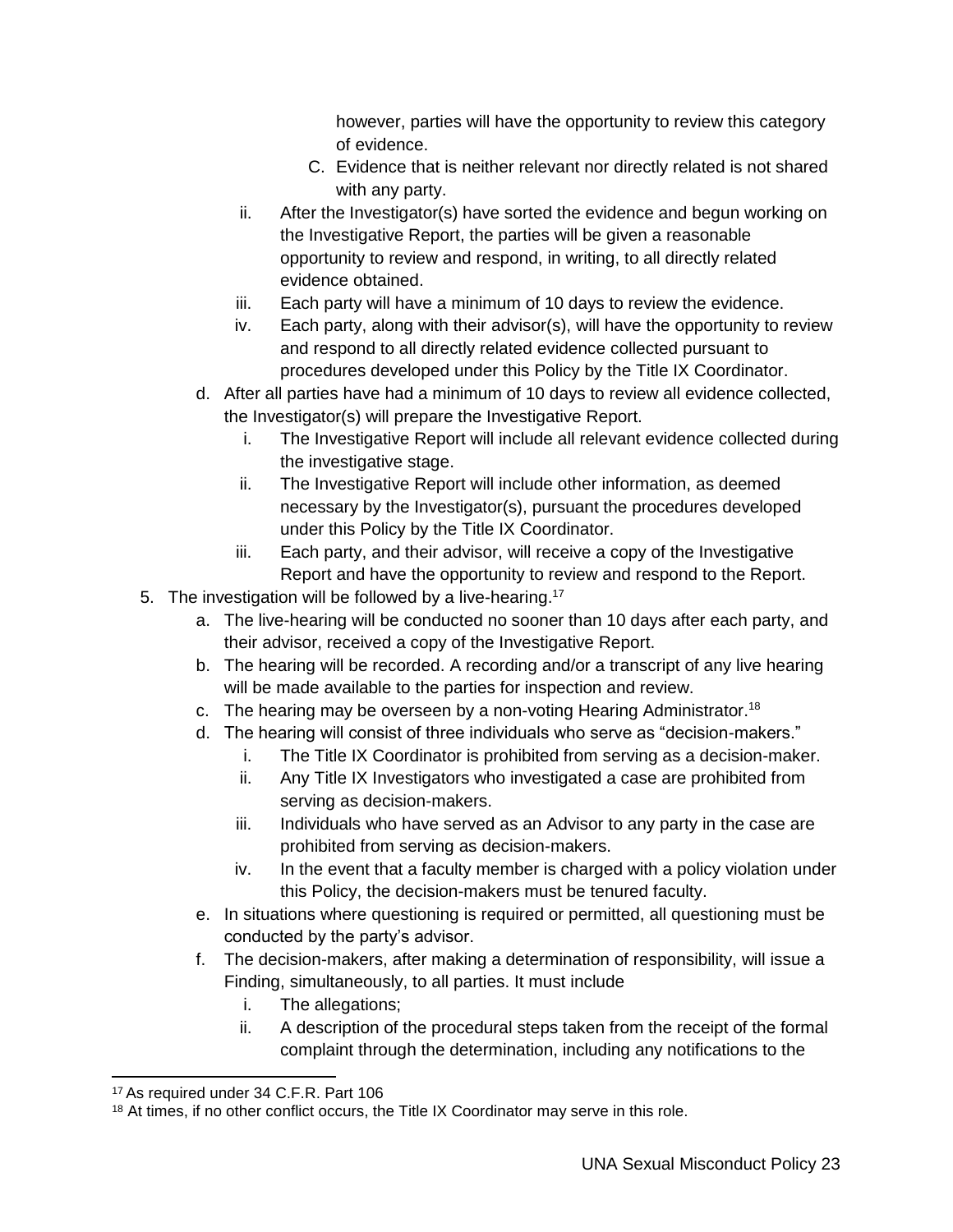parties, interviews with parties and witnesses, site visits, methods used to gather other evidence, and hearings held;

- iii. Findings of fact supporting the determination;
- iv. A statement of, and rationale for, the result as to each allegation including:
	- A. Any disciplinary sanctions the University imposes on the respondent, and
	- B. Whether remedies designed to restore or preserve equal access to the University's education program or activity will be provided by the Office of Title IX to the Complainant
- g. Procedures will be developed pursuant to this Policy by the Title IX Coordinator
- 6. Appeals
	- a. All parties will be entitled to appeal based on the following grounds:
		- i. Procedural irregularity that affected the outcome of the matter;
		- ii. New evidence that was not reasonably available at the time of the determination regarding responsibility, that could affect the outcome of the matter; and/or
		- iii. The Title IX Coordinator, investigator(s), or decision-maker(s), had a conflict of interest or bias for or against complainant or respondents generally or the individual complainant or respondent that affected the outcome of the matter
	- b. In faculty cases, after a sanction including the revocation of tenure is issued, each party will have an automatic opportunity to appeal the sanction to the University provost, or designee.
	- c. All appeals require that:
		- i. All parties are notified in writing when an appeal is filed and given a reasonable, equal opportunity to submit a written statement in support of, or challenging, the outcome
		- ii. Appeal procedures are implemented equally for all parties,
		- iii. Appellate decision-makers will not be the same person or person(s) as the decision-maker that reached the determination for responsibility
		- iv. Appellate decision-makers will issue a written determination, provided simultaneously to the parties, describing the result of the appeal and the rationale for the result

#### 7. Informal Resolutions

- a. For Type 1 Prohibited Conduct:
	- i. The University will not offer an Informal Resolution process unless a Formal Complaint is filed.
	- ii. In instances where a Formal Complaint has been filed and the Respondent is an employee and one or more Complainants are students, Informal Resolutions will not be offered.
- b. For Type 2 Prohibited Conduct:
	- i. Informal Resolutions may be offered at any time after a report of Prohibited Conduct is received by the Title IX Coordinator.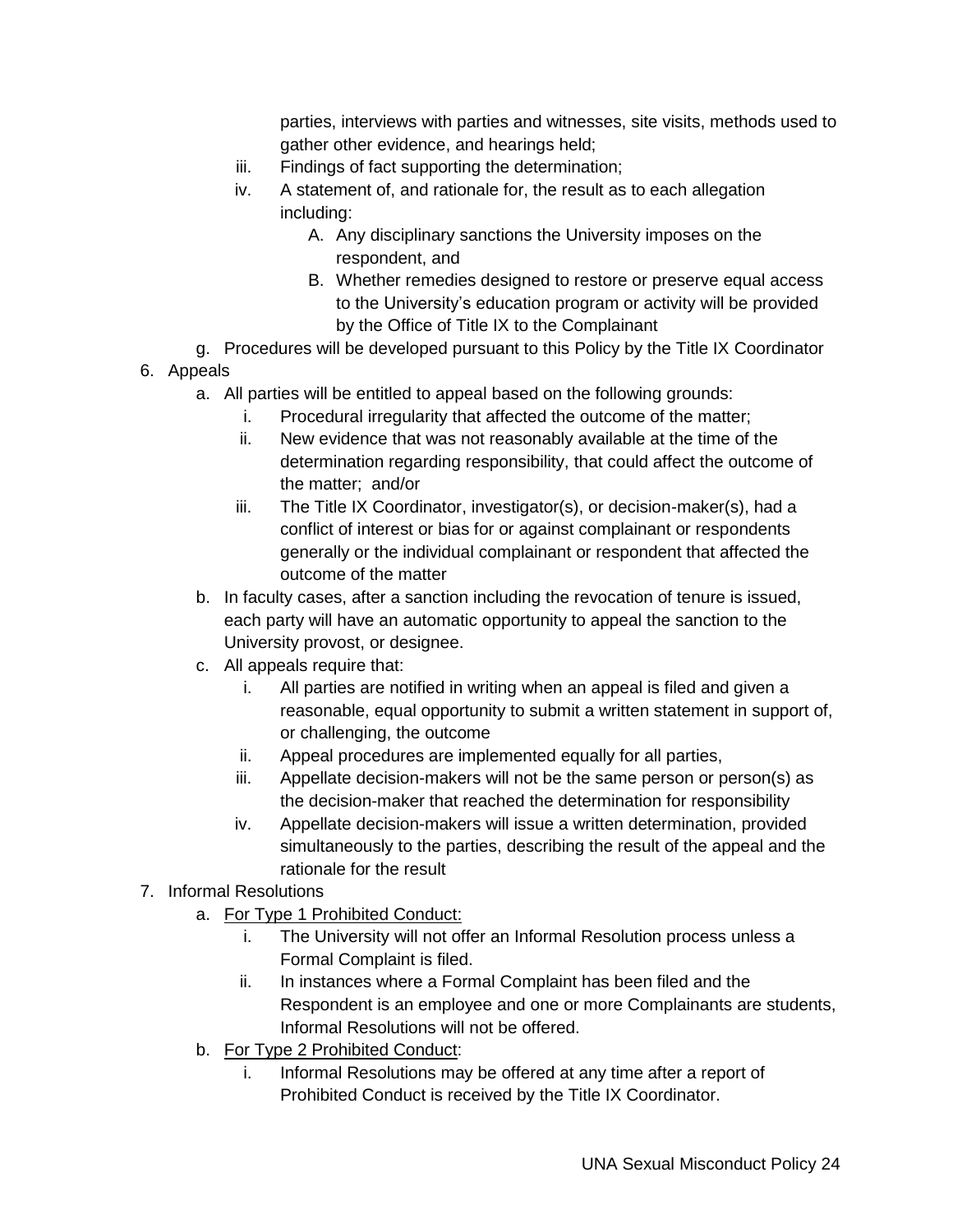- c. Informal Resolutions and Alternative Resolutions require the agreement of all parties and the Title IX Coordinator.
- d. The University will not require as a condition of enrollment or continuing enrollment, or employment or continuing employment, or enjoyment of any other right, waiver of the right to an investigation and adjudication of formal complaints of sexual harassment consistent with this section.
- e. Informal Resolutions are otherwise permitted under the Policy pursuant to procedures developed by the Title IX Coordinator.
- 8. Sanctions and Remedies
	- a. Following any determination of Responsibility under this Policy, the University may implement Sanctions and/or Remedies.
	- b. After a determination is made by the decision-maker(s) that a Respondent is responsible for a policy violation, the decision-maker(s) may review additional information for the limited purpose of determining sanctions, including, but not limited to:
		- i. Written impact statements prepared and provided, in advance, from any parties;
		- ii. Circumstances surrounding or contributing to the incident, including the inherent severity of the incident, whether the behavior intentional, or premeditated and whether there was physical violence or a weapon involved;
		- iii. Factors specific to the Respondent, such as a history of misconduct, evidence of a pattern of behavior, and/or multiple violations within the same occurrence; and
			- A. In the case of a faculty Respondent, after determining that a responsible finding is forthcoming, the decision-maker(s) will make a recommendation on sanctions to the Vice Provost. The Vice Provost will consult with the Dean of the faculty member's college and review any relevant employee files in determining whether to agree with or deviate from the decision-maker(s) sanction. The Vice Provost will return their determination regarding sanctions, and a rationale for such sanctions and any deviation from the decision-maker(s) recommendation, to the decision-maker(s) in no more than 10 days.
		- iv. Whether any additional mitigating, aggravating, or compounding factors are at play.
	- c. Sanctions may be implemented pursuant to the specifications laid out in the accompanying procedures to this Policy. Those procedures will also include a non-exhaustive list of sanctions pursuant to the following ranges:
		- i. A staff member found responsible for violation of this Policy is subject to sanctions up to and including termination from the University.
		- ii. A faculty member found responsible for violation of this Policy is subject to sanctions up to and including the revocation of tenure and/or termination from the University.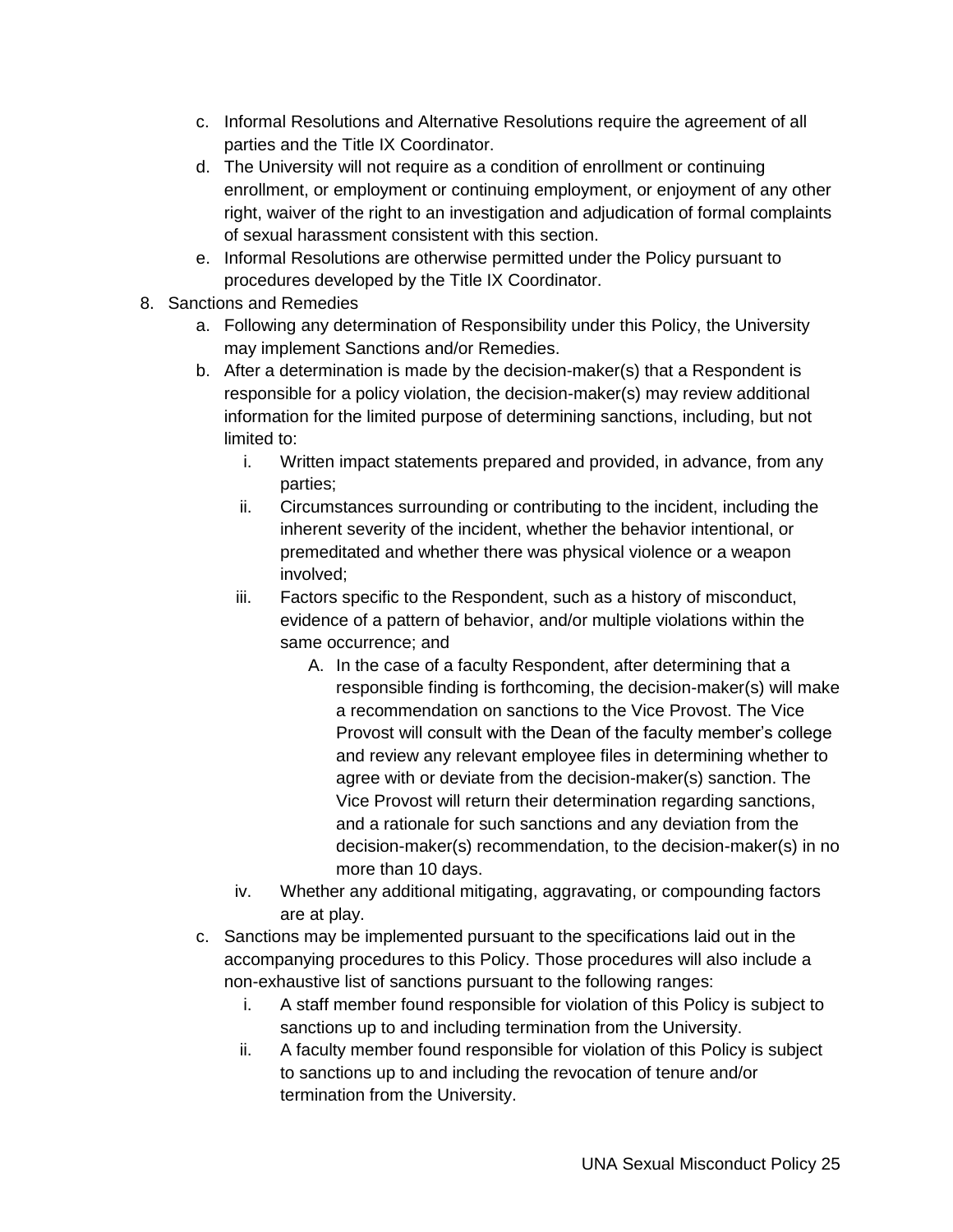- iii. A student found responsible for violation of this Policy is subject to sanctions up to and including expulsion from the University.
- iv. A student organization found responsible for violation of this Policy is subject to sanctions including deactivation, de-recognition, and loss of all privileges for a specified or indefinite amount of time.
- d. Remedies are designed to restore or preserve a Complainant's equal educational access if a Respondent is found responsible for Prohibited Conduct under this Policy. The Title IX Coordinator is responsible for effectively implementing remedies. Upon finding a Respondent in violation of this Policy, remedies will be provided to the Complainant pursuant to the specifications laid it out in the accompanying procedures to this Policy.

Remedies may include:

- i. Permanent one-sided No-Contact Orders, preference in class registration; preference in student-group, club, or athletics participation;
- ii. Counseling, extensions of deadlines or other course-related adjustments, modifications of work or class schedules, campus escort services, mutual restrictions on contact between the parties, changes in work or housing locations, leaves of absence, increased security and monitoring of certain areas of the campus, and other similar measures.
- iii. The continuation or implementation of any service the Complainant could have been eligible for or was receiving as Supportive Measures.
- iv. Other remedies determined by the Title IX Coordinator.

### XII. Advisors

- <span id="page-25-0"></span>1. Each party is required to have an Advisor present during the live hearing. It will be the responsibility of the Advisor to conduct questioning for the party at the live hearing. All questioning is subject to procedures developed by the Title IX Coordinator.
- 2. The University will provide an Advisor to any party who does not otherwise have an Advisor present for any reason at the time of the live hearing. This Advisor will be provided under this Policy pursuant to procedures developed by the Title IX Coordinator.
- 3. Aside from the live hearing, a party is permitted, but not required, to use an Advisor under this Policy pursuant to procedures developed by the Title IX Coordinator.
- 4. Any Advisor under this Policy may be, but is not required to be, an attorney.

# XIII. Training and Records

- <span id="page-25-1"></span>1. Members of the Title IX Team will be trained on an annual basis.
	- a. The University will provide training under this policy pursuant to procedures developed by the Title IX Coordinator to the following individuals:
		- i. Title IX Coordinator(s), including Deputy Title IX Coordinators
		- ii. Title IX Investigators
		- iii. Decision-Makers
		- iv. Appeals Officers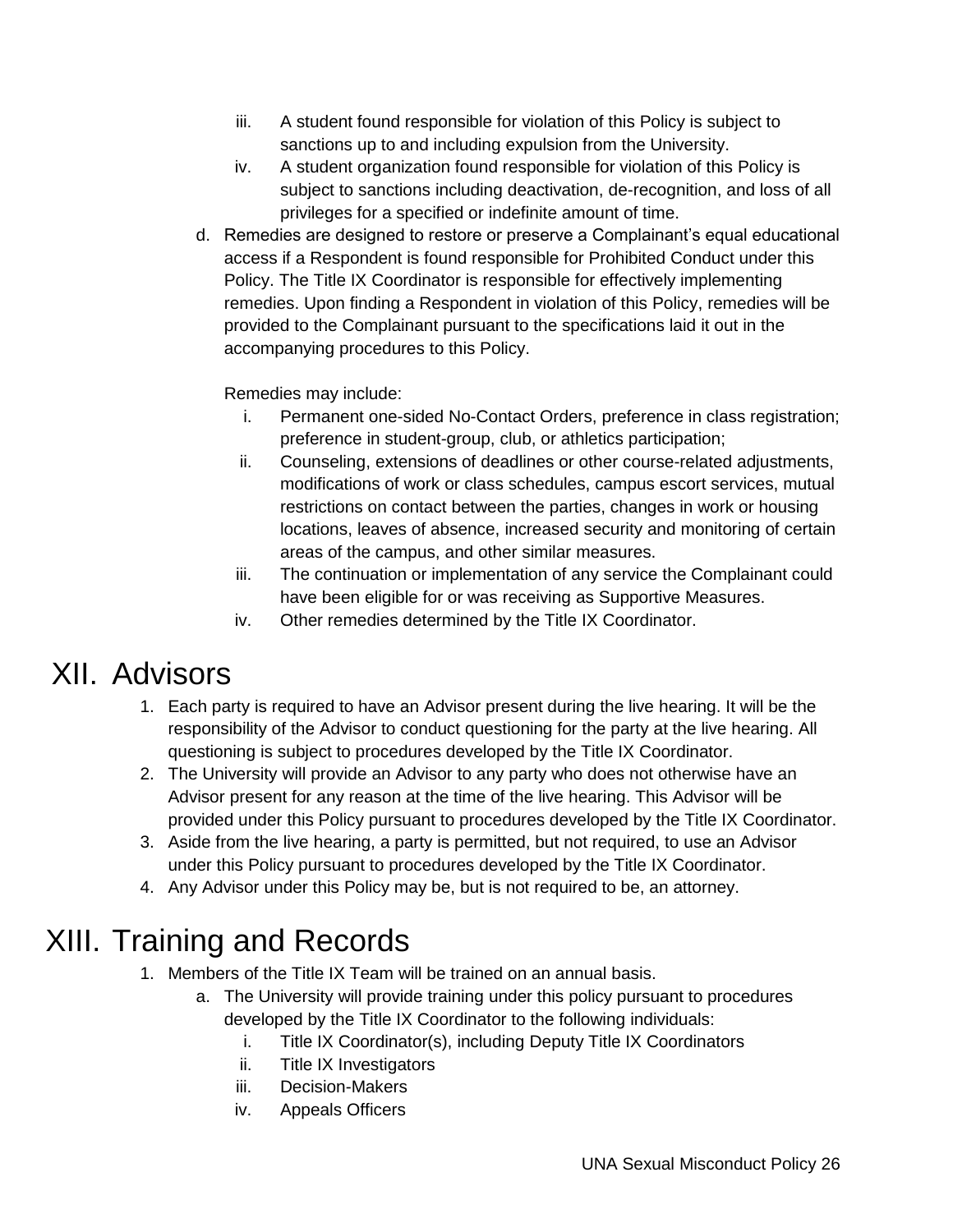- v. Facilitators of Informal Resolutions
- vi. University-provided Advisors
- b. The University will provide training to the above-listed individuals under this policy pursuant to procedures developed by the Title IX Coordinator on the following topics:
	- i. The definition of Sexual Harassment under 34 CFR 106.30;
	- ii. The scope of the University's education program and activity;
	- iii. Conducting an investigation;
	- iv. The Grievance Process, including hearings, appeals, and informal resolution processes; and
	- v. Impartiality, including avoiding prejudgment, conflicts of interest, and bias.
	- vi. The University will provide additional training to Investigators on the following topics:
		- i. Relevancy; and
		- ii. How to create an investigative report.
	- vii. The University will provide additional training to decision-makers on the following topics:
		- i. Technology that may be used at a live hearing; and
		- ii. Relevancy, including questions about the Complainant's sexual predisposition or prior sexual behavior.
	- viii. The University will provide additional training to the Title IX Team on other topics as determined by the Title IX Coordinator.
- c. The University will not provide any training that "relies" on sex stereotypes in training Title IX personnel on how to serve in those roles impartially and without prejudgment, so that decisions are made on the basis of the individualized facts at issue and not on stereotypical notions of what "men" or "women" do or do not do.
- 2. Publication of Training
	- a. The University will make current materials used to train the Title IX Coordinator, investigators, decision-makers, appeals officers, and facilitators of informal resolutions publicly available on the University's website.
	- b. The training will be published under this Policy pursuant to procedures developed by the Title IX Coordinator.
- 3. Records Retention
	- a. The University will maintain all records under this Policy for a minimum of 7 years.
	- b. The types of records that will be retained include:
		- i. Documents related to any investigation under this Policy, including any recordings and/or transcripts of any hearing conducted;
		- ii. Documents related to any appeal or results from an appeal;
		- iii. Documents related to any informal resolution or results from an informal resolution;
		- iv. Documents related to training as discussed elsewhere in this Policy;
		- v. Documents related to any supportive measure taken;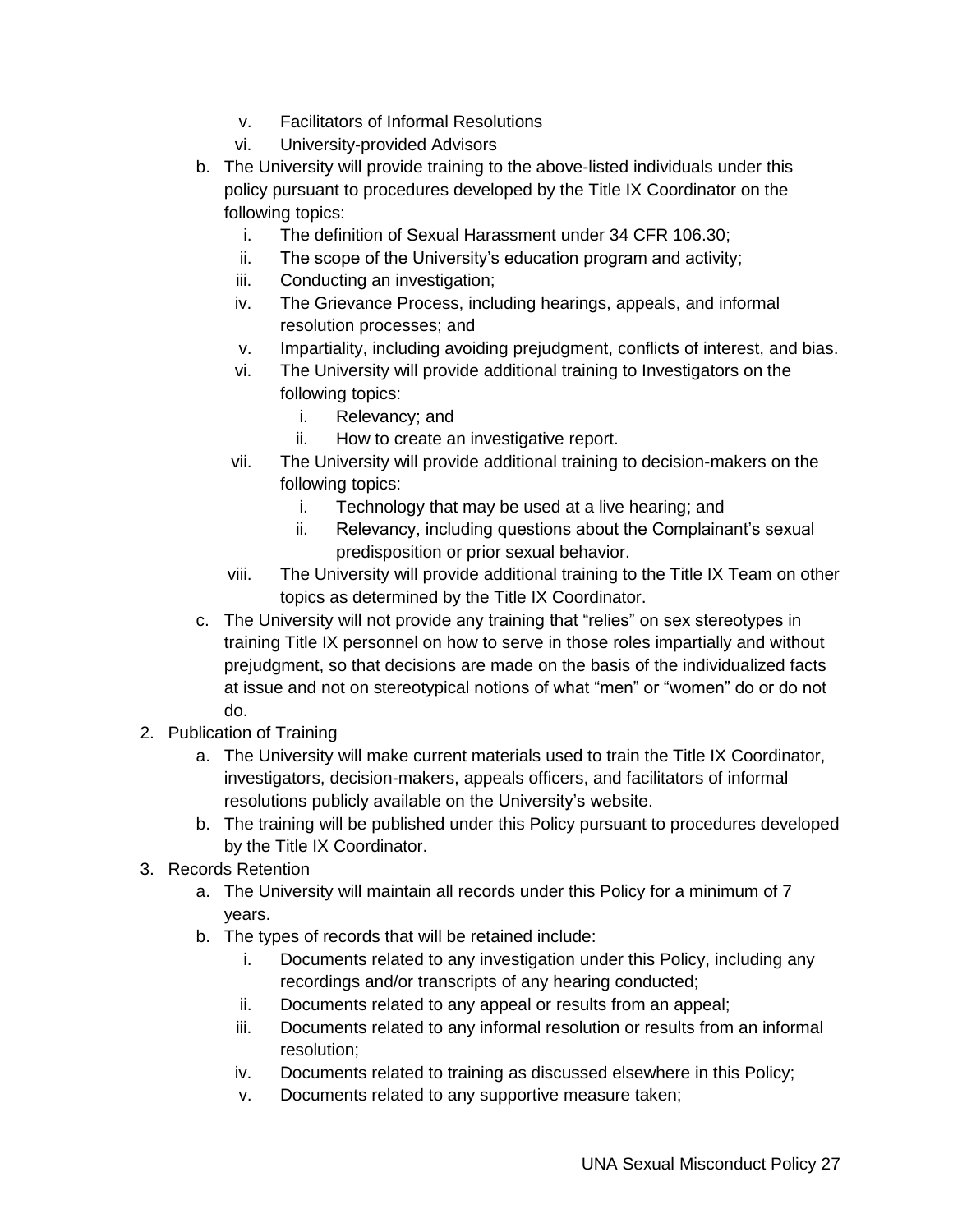- vi. Documents related to the University's rationale for not implementing supportive measures;
- vii. Any other types of documentation in compliance with procedures developed by the Title IX Coordinator
- c. Notwithstanding other provisions under this Section, the University will maintain and dispose of all records in accordance with the Public Universities of Alabama General Records Disposition Authority.
- d. The records will be retained under this Policy pursuant to procedures developed by the Title IX Coordinator.

### XIV. Prevention and Awareness

<span id="page-27-0"></span>The University of North Alabama is committed to providing preventive, informative, and supportive programming for all members of the University community. Among other things, the University's comprehensive education and awareness plan consists of the implementation of this Policy, educational programming that addresses all aspects of Prohibited Conduct, the University's response to allegations of Prohibited Conduct, and University provided support systems to remediate the effects of Prohibited Conduct.

The objectives of the comprehensive education and awareness plan are to:

- Widely disseminate this Policy to the University community through email communications, publications, websites, training programs, and other appropriate channels of communication.
- Identify conduct that is considered a violation of this Policy by defining Prohibited Conduct.
- Create multiple reporting options and inform students, employees, and community members of those options to encourage reporting.
- Educate students, employees, and community members about University disciplinary procedures.
- Inform students, employees, and community members of available University resources.
- Provide safe and positive options for bystander intervention.
- Provide information regarding risk reduction, general safety recommendations, and the warning signs of abusive behaviors.
- Provide information about healthy relationships and encounters.

For specific information about prevention, education, or awareness programs offered by the University, contact the Title IX Coordinator.

# XV. Applicability

<span id="page-27-1"></span>1. In cases of allegations under this Policy, the protections of the First Amendment must be considered if issues of speech or artistic expression are involved. Free speech rights apply in the classroom and in all other educational programs and activities of public institutions, and First Amendment rights apply to the speech of students and employees. Great care must be taken not to inhibit open discussion, academic debate, and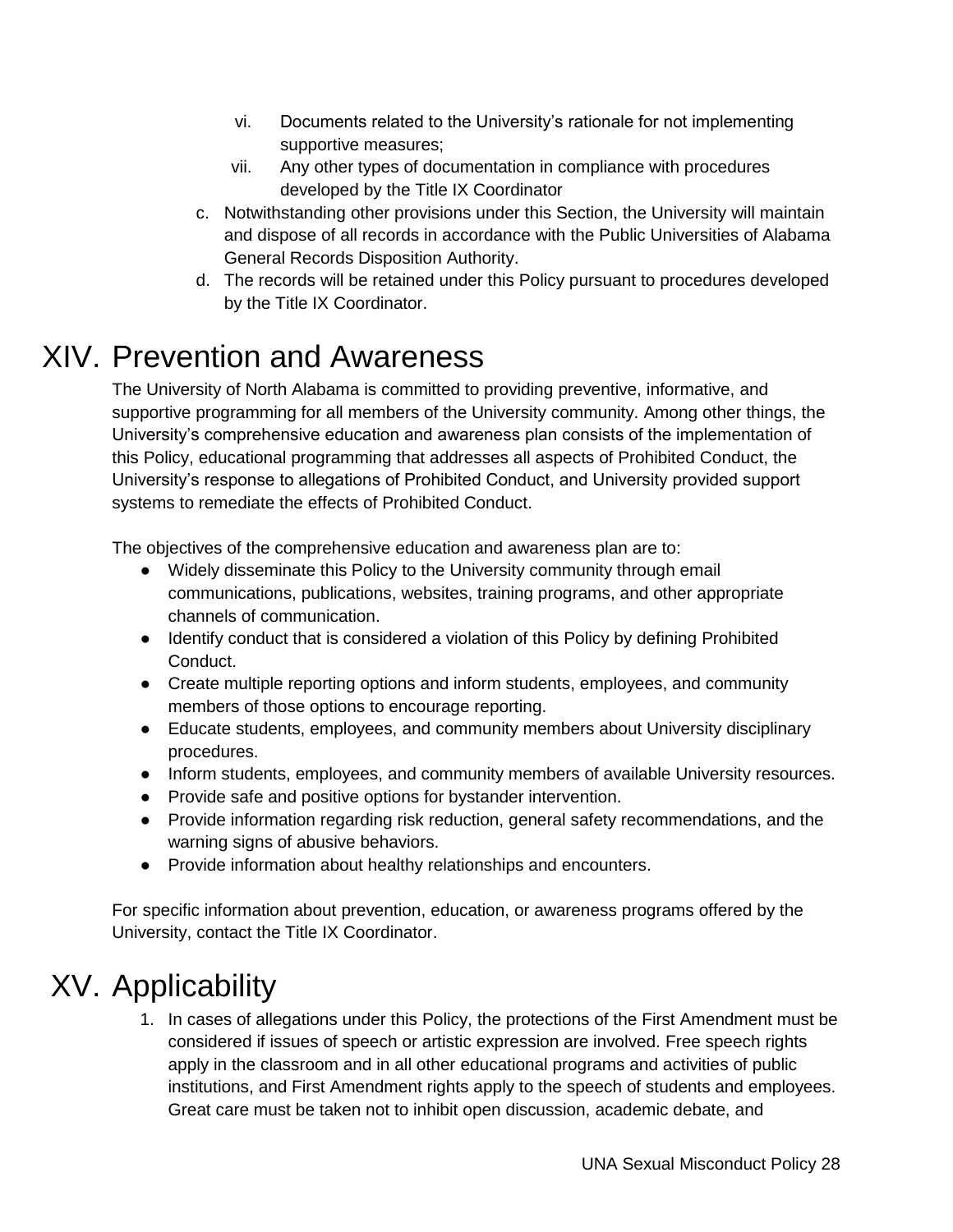expression of personal opinion, particularly in the classroom. Nonetheless, speech or conduct of a harassing or hostile nature that occurs in the context of educational instruction may exceed the protections of academic freedom and constitute prohibited harassment if it meets the definition of sexual harassment.

- 2. Nothing in this Policy and related procedures should be interpreted to restrict any rights guaranteed under existing law, including the First Amendment, Due Process Clause of the Fifth and Fourteenth Amendments, or the Fourth Amendment of the United States Constitution.
- 3. Nothing in this Policy and related procedures should be interpreted to restrict or limit any rights under the Individuals with Disabilities Education Act, Section 504 of the Rehabilitation Act of 1973, or the Americans with Disabilities Act.

# XVI. Conflicts of Interests

<span id="page-28-0"></span>The Title IX Coordinator acts with independence and authority free of conflicts of interest. To raise any concern involving a conflict of interest by the Title IX Coordinator, contact the University President in 601 Cramer Way, Room 110, (256) 765-4211. The members of the Title IX Team are vetted and trained to ensure they are not biased for or against any party in a specific case, or for or against Complainants and/or Respondents, generally. To raise concerns regarding a potential conflict of interest with any other individual involved in the procedures set forth under this Policy, please contact the Title IX Coordinator.

Matters related to this Policy should be addressed by people free of any actual or reasonably perceived conflicts of interest. Any person exercising investigative or decision-making authority under this Policy who believes they may have a conflict of interest or bias that would prevent them from impartially exercising their authority will disclose the potential conflict/bias to the Title IX Coordinator (or designee) as soon as practicable after it is discovered. Arrangements will then be made to designate a conflict/bias-free alternative investigator or decision-maker in the case at issue. Furthermore, if a party believes a person exercising investigative or decisionmaking authority under this Policy has a conflict of interest or bias relating to a party that would prevent the person from exercising their authority impartially, the party may make a prompt objection to the Title IX Coordinator (or designee) within five (5) days of becoming aware of the potential conflict. The Title IX Coordinator shall conduct an inquiry into any such potential conflict, and in the case of an actual conflict, Arrangements will then be made to designate a conflict/bias-free alternative investigator or decision-maker in the case at issue.

# XVII. Inquiries about the Policy

<span id="page-28-1"></span>1. Inquiries about and reports regarding this policy and procedure may be made internally to:

> Kayleigh Baker, Title IX Coordinator and Compliance Administrator 202 Guillot University Center UNA Box 5023 Florence, AL 35632 (256) 765-4223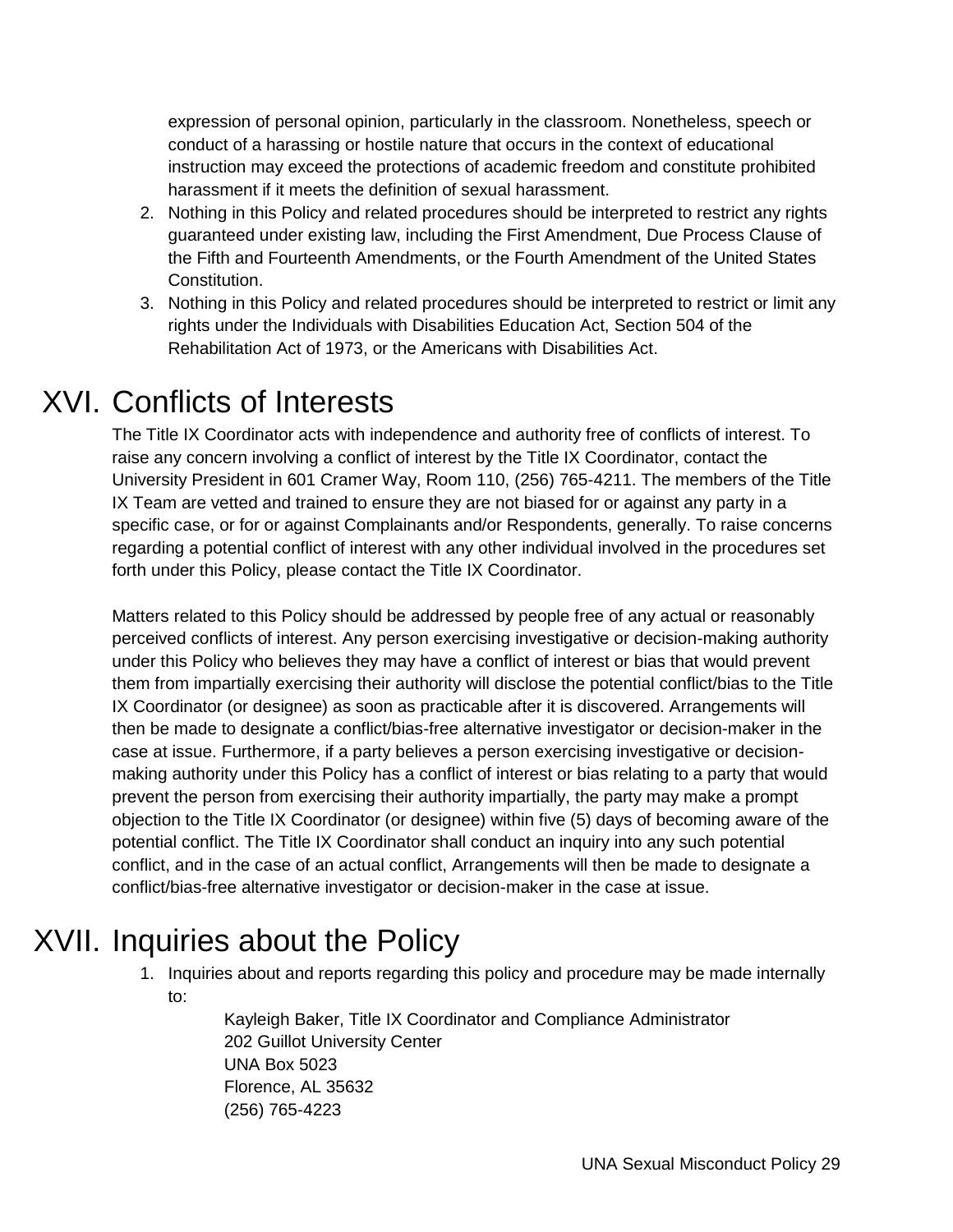#### [kbaker5@una.edu](mailto:kbaker5@una.edu)

- 2. Inquiries may be made externally to:
	- a. Office for Civil Rights (OCR) U.S. Department of Education 400 Maryland Avenue, SW Washington, DC 20202-1100 Customer Service Hotline #: (800) 421-3481 Fax: (202) 453-6012 TDD#: (877) 521-2172 Email: [OCR@ed.gov](mailto:OCR@ed.gov) Web: [http://www.ed.gov/ocr](http://www2.ed.gov/about/offices/list/ocr/index.html)
	- b. Atlanta Office Office for Civil Rights U.S. Department of Education 61 Forsyth St. S.W., Suite 19T10 Atlanta, GA 30303-8927 Telephone: 404-974-9406 Fax: 404-974-9471; TDD: 800-877-8339 Email: [OCR.Atlanta@ed.gov](mailto:OCR.Atlanta@ed.gov)
	- c. Equal Employment Opportunity Commission (EEOC) Contact:<http://www.eeoc.gov/contact/> Birmingham Office Equal Employment Opportunity Commission (EEOC) Ridge Park Place 1130 22nd Street South, Suite 2000 Birmingham, AL 35205 (800) 669-4000

### XVIII. Revision

- <span id="page-29-0"></span>1. These policies and all accompanying procedures will be reviewed annually by the Title IX Coordinator. The University reserves the right to make changes to this document as necessary and once those changes are posted online, they are in effect. If government regulations change in a way that impacts this document, this document will be construed to comply with government regulations in their most recent form.
- 2. Any technical changes, including locations, confidential resources, contact information, and other related changes may be made by the Title IX Coordinator in consultation with the University General Counsel without going through Shared Governance. Any additional changes required by law may be approved by the University General Counsel and updated with the appropriate date of effect identified without going through Shared Governance. Shared Governance Executive Committee and the University Executive Council will be notified of those changes.
- 3. This document does not create legally enforceable protections or confer rights beyond the protection and rights of the background state and federal laws which frame such codes generally.